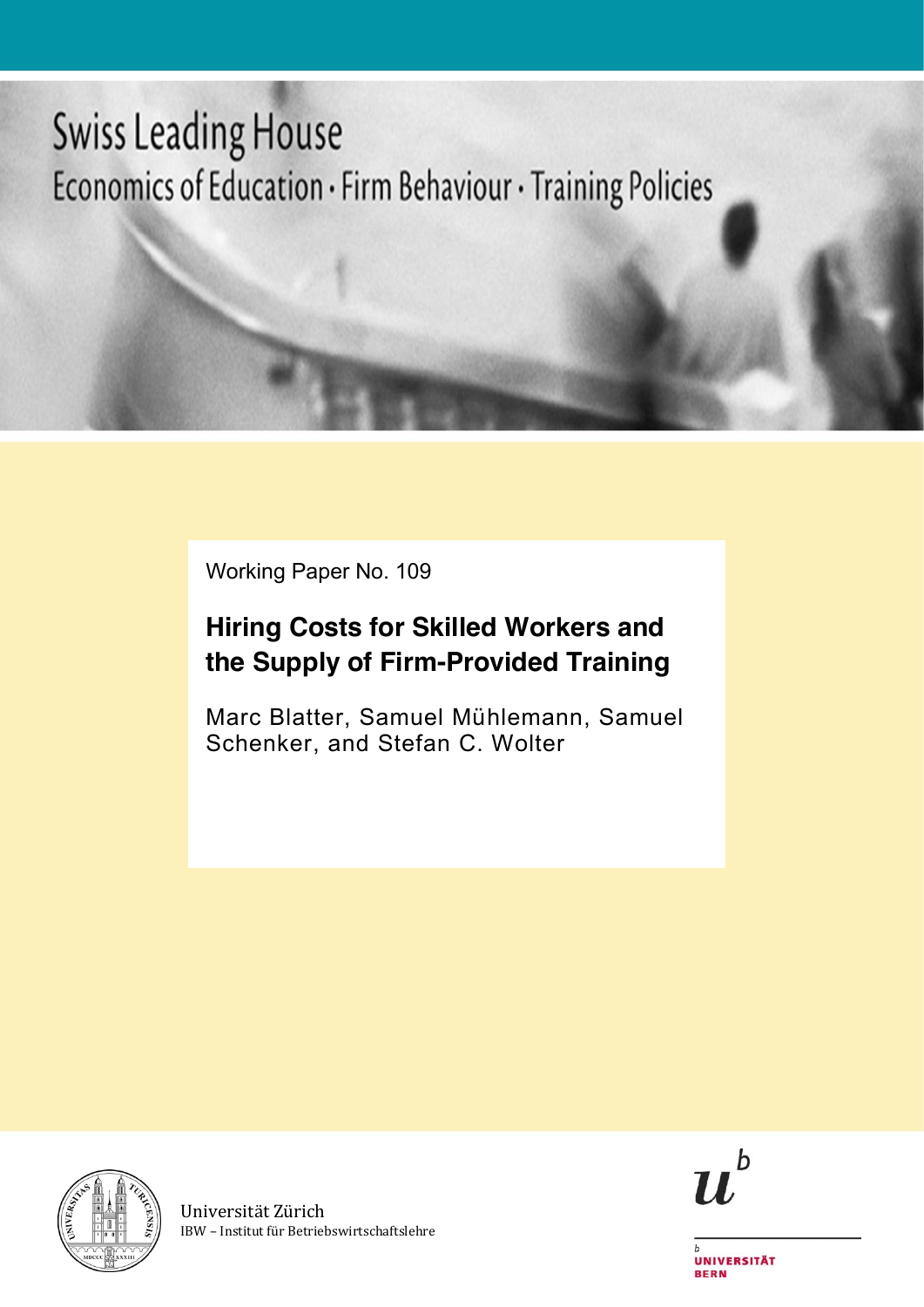Working Paper No. 109

# **Hiring Costs for Skilled Workers and the Supply of Firm-Provided Training**

Marc Blatter, Samuel Mühlemann, Samuel Schenker and Stefan C. Wolter

February 2012

Published as: "Hiring costs for skilled workers and the supply of firm-provided training." *Oxford Economic Papers,* 68(2016)1: 238-257. By Marc Blatter, Samuel Muehlemann, Samuel Schenker and Stefan C. Wolter. DOI: https://doi.org/10.1093/oep/gpv050

Die Discussion Papers dienen einer möglichst schnellen Verbreitung von neueren Forschungsarbeiten des Leading Houses und seiner Konferenzen und Workshops. Die Beiträge liegen in alleiniger Verantwortung der Autoren und stellen nicht notwendigerweise die Meinung des Leading House dar.

Disussion Papers are intended to make results of the Leading House research or its conferences and workshops promptly available to other economists in order to encourage discussion and suggestions for revisions. The authors are solely responsible for the contents which do not necessarily represent the opinion of the Leading House.

The Swiss Leading House on Economics of Education, Firm Behavior and Training Policies is a Research Program of the Swiss State Secretariat for Education, Research, and Innovation (SERI).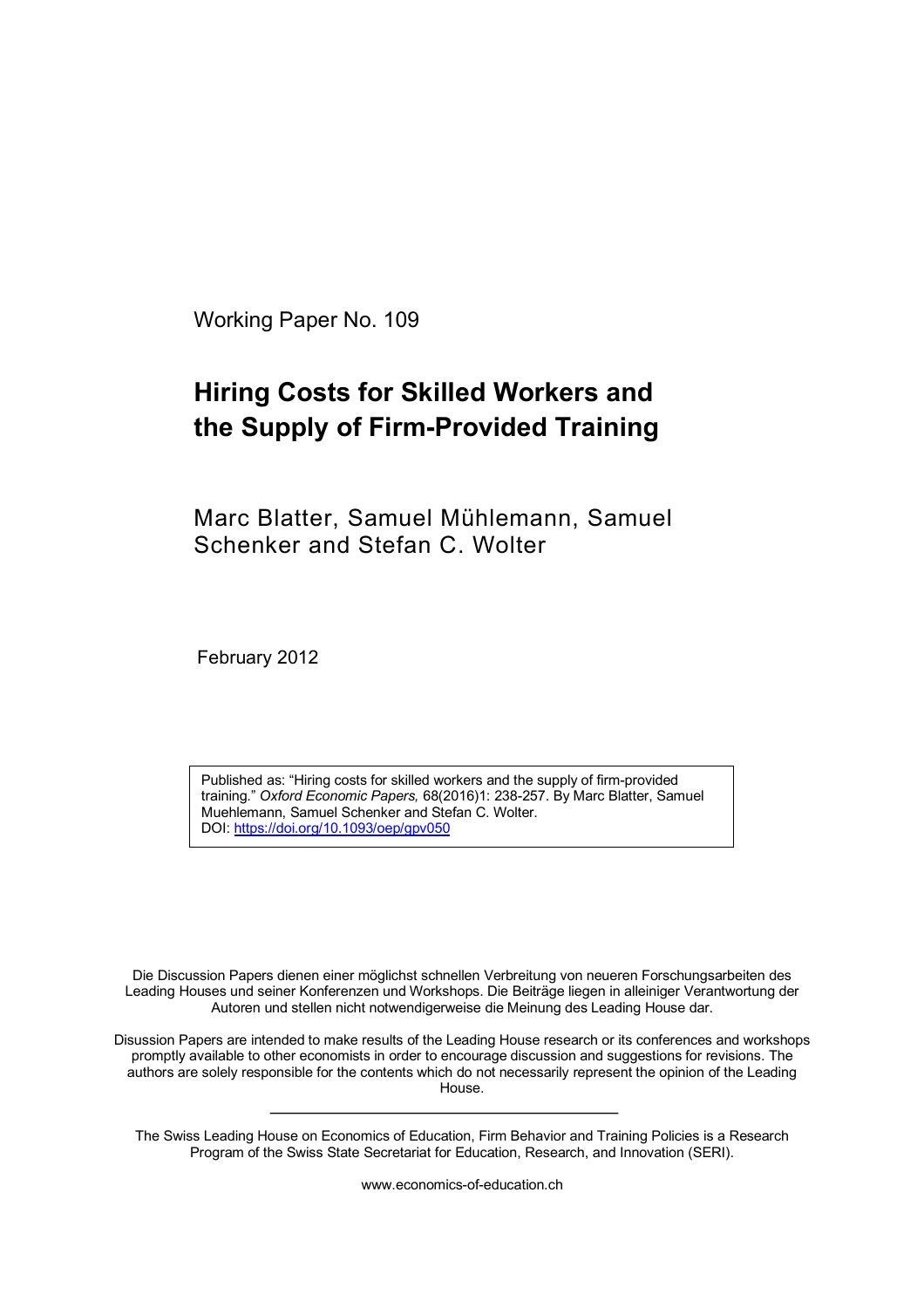# Hiring Costs for Skilled Workers and the Supply of Firm-Provided Training<sup>∗</sup>

Marc Blatter<sup>*a*</sup>, Samuel Muehlemann<sup>*b*,d,\*</sup> Samuel Schenker*<sup>c</sup>* , Stefan C. Wolter*a,d,e*

*<sup>a</sup>Department of Economics, University of Bern, Switzerland <sup>b</sup>University of Munich, Germany <sup>c</sup>State Secretariat for International Financial Matters, Switzerland <sup>d</sup>IZA Bonn, Germany <sup>e</sup>CESifo Munich, Germany*

> This version: February 2012 Abstract

This paper analyzes how the costs of hiring skilled workers from the external labor market affect a firm's supply of training. Using administrative survey data with detailed information on hiring and training costs for Swiss firms, we find evidence for substantial and increasing marginal hiring costs. However, firms can invest in internal training of unskilled workers and thereby avoid costs for external hiring. Controlling for a firm's training investment, we find that a one standard deviation increase in external hiring costs increases the number of internal training positions by 0.7 standard deviations.

*JEL Classification:* J23, J24, J32, J42

*Keywords:* Hiring costs, apprenticeship training, firm-sponsored training

<sup>∗</sup>This study is based on two administrative surveys from the years 2000 and 2004. The first survey was financed by the Commission for Technology and Innovation, and the second by the Swiss Federal Office for Professional Education and Technology (OPET), both with the assistance of the Swiss Federal Statistical Office. This research has partly been funded by the OPET through its Leading House on Economics of Education: 'Firm Behavior and Training Policies'. We are grateful to Giorgio Brunello, Peter Cappelli, Winand Emons, Steve Machin, Georg Rich, Paul Ryan, Rainer Winkelmann, Ludger Wössmann, and participants at the annual congress of the EEA 2011 for helpful comments. An identical version of this paper is published as IZA Discussion Paper No.  $6344.$  \*Corresponding author: University of Munich, Munich School of Management, Geschwister-Scholl-Platz 1, D-80539 Munich. E-mail: muehlemann@bwl.lmu.de.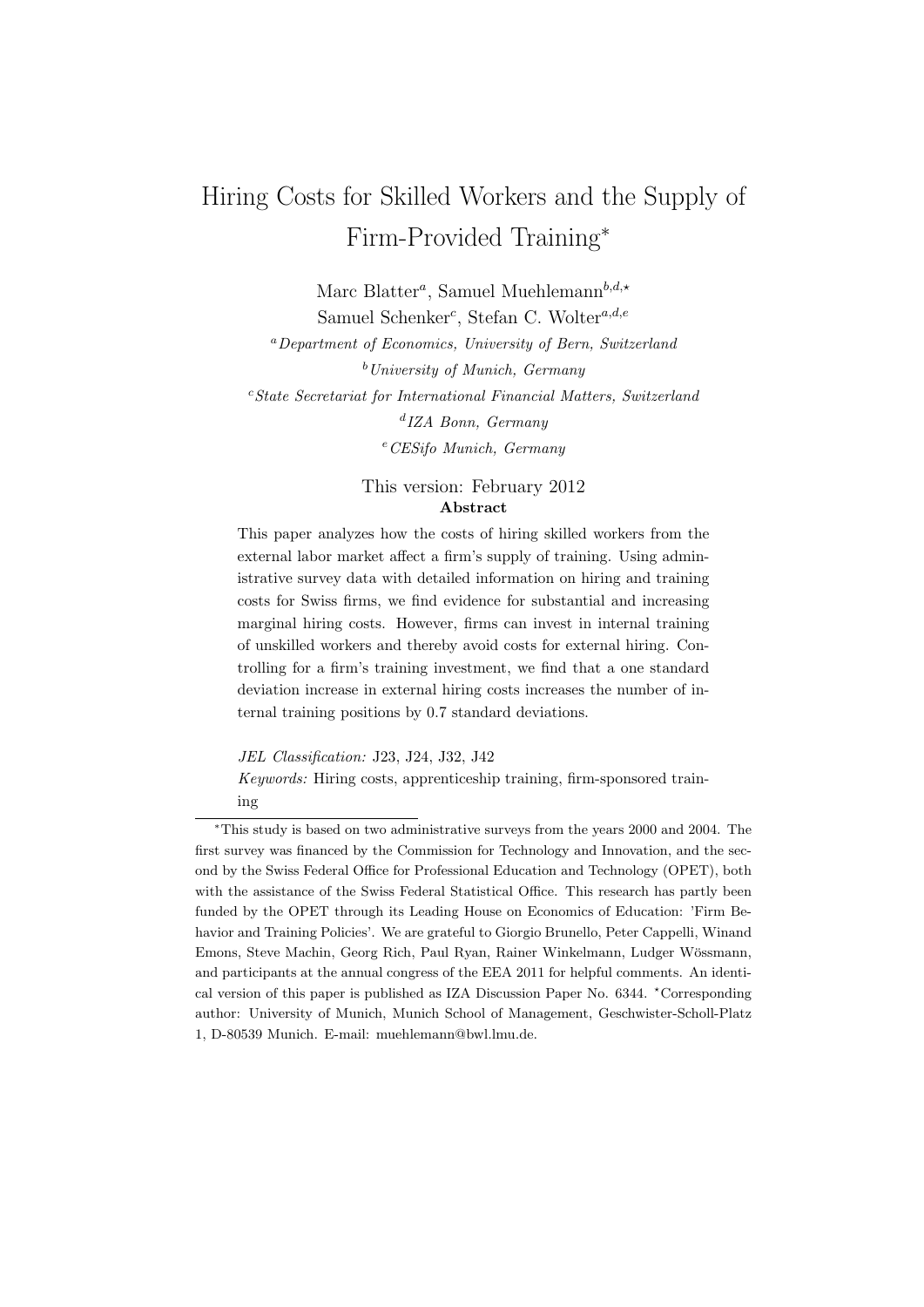# 1 Introduction

A firm's expenditures for hiring skilled workers constitute an important component of non-wage labor costs. To find suitable job candidates, a firm typically has to post vacancies, screen resumes, and conduct interviews with a number of potential candidates. Once a candidate is hired, it still takes time and possibly some extra training for him or her to become fully productive. Empirical studies show that hiring costs are substantial, averaging between one and two quarters of wage payments [\(Blatter et al.](#page-21-0) [2012;](#page-21-0) [Ejar](#page-21-0)que and Nilsen [2008;](#page-21-0) [Manning](#page-22-0) [2006](#page-22-0); [Merz and Yashiv](#page-22-0) [2007](#page-22-0)). In addition, these studies point towards a convex structure of hiring costs, i.e., marginal hiring costs increase with the number of hires. Thus hiring from the external labor market can be very expensive, especially if firms need to hire a large number of workers in a particular period. However, firms have the possibility of reducing external hiring by training unskilled workers internally and retaining them after training ([Stevens](#page-23-0), [1994\)](#page-23-0). As long as the expected costs of recruiting, training, and successfully retaining a trainee are smaller than those of an external hire, internal training will be the more cost-effective strategy.

Our empirical analysis uses representative Swiss establishment-level data that includes detailed and direct measures of hiring costs and training costs. While the idea that the structure of hiring costs affects a firm's training behavior can be applied to various types of training, we focus in our analysis on a firm's supply of apprenticeship training positions: Trainees accumulate a substantial amount of human capital over three to four years, making them viable substitutes for skilled workers hired externally. We carry out our empirical estimations in a generalized Tobit model, accounting for (i) truncation at zero in the supply of training, (ii) selectivity in the firm's training and hiring decisions, and (iii) simultaneity issues in observed hiring and training costs.

We find that hiring costs are substantial and have a convex structure, which means that firms hiring many workers each period will face higher average costs to fill a vacancy than firms with a low number of hires. Further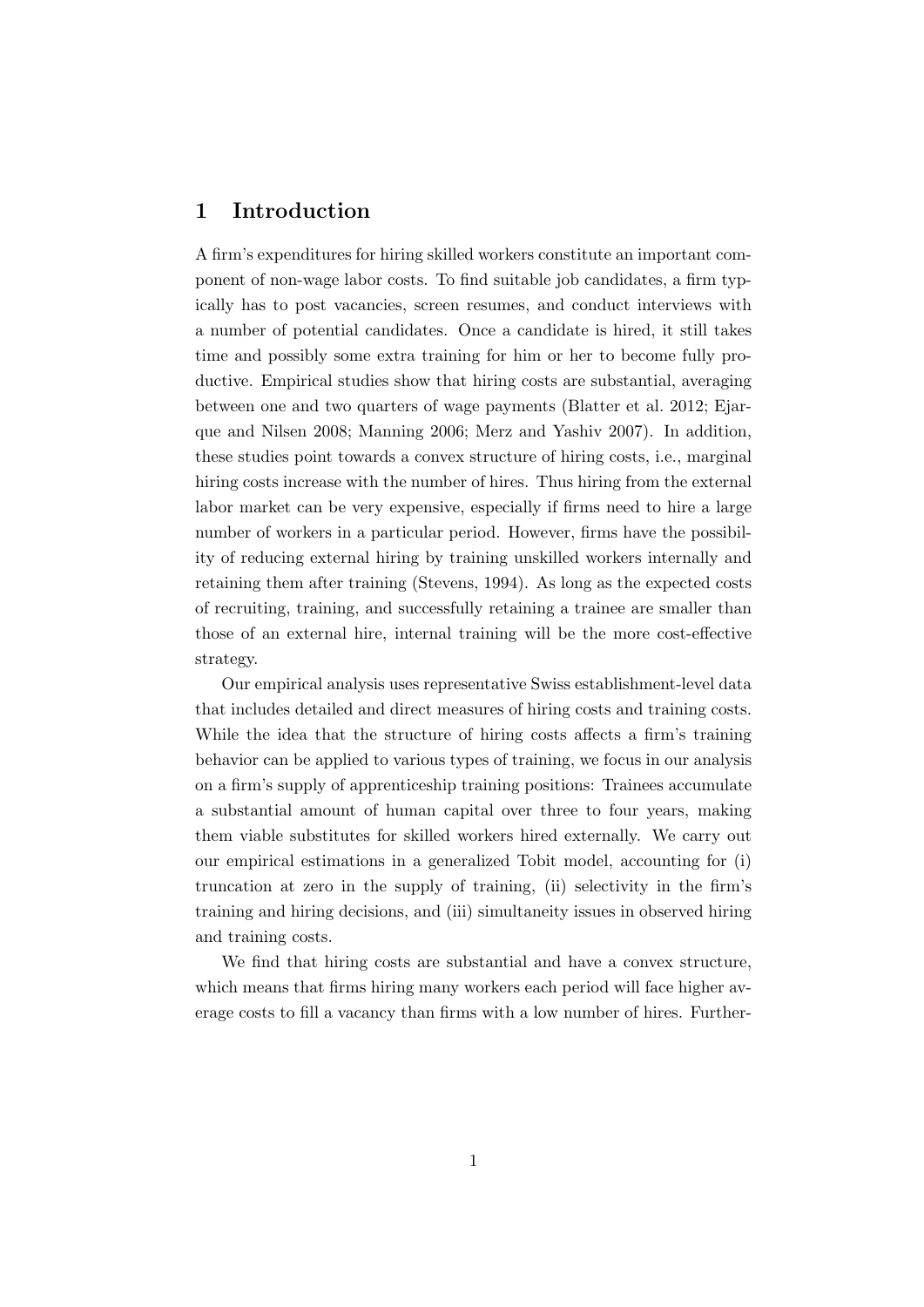more, we find that the structure of (net) training costs is concave, implying that offering additional training positions reduces average net training costs. Our analysis shows that firms facing high (potential) external hiring costs supply more internal training positions, as training reduces or even eliminates the need to hire externally. Thus firms can save future hiring costs for skilled workers by recruiting and training young workers internally.

The paper is organized as follows: The next section gives a brief overview of the literature on hiring and training costs. Section 3 introduces our theoretical model. Section 4 describes the data, and section 5 presents the econometric modeling and the empirical results. Section 6 concludes.

### 2 Literature on hiring and training costs

Firms may supply training positions because they expect some future return from an initial net investment in training ([Oatey,](#page-22-0) [1970;](#page-22-0) [Lindley](#page-22-0), [1975](#page-22-0); [Merrilees](#page-22-0), [1983\)](#page-22-0). This idea was first formalized by [Stevens](#page-23-0) ([1994\)](#page-23-0) in an investment model for a firm's supply of training. While the costs associated with internal training constitute the employer's investment, returns on the investment are given by reduced hiring costs for skilled workers. However, given the lack of data on both hiring costs and net costs of training, [Stevens](#page-23-0) [\(1994\)](#page-23-0) has to make strong assumptions about the structure of both types of costs. For example, data on wages serves as a proxy for training costs, whereas a variable indicating a shortage of skilled labor in the firm serves as a proxy for hiring costs.

Before focusing on our own contribution, we first review the empirical evidence on hiring and training costs.

#### 2.1 Evidence on hiring costs

Few empirical studies contain direct data on hiring costs. In a first study, [Oi](#page-23-0) ([1962\)](#page-23-0) shows that hiring costs are equal to about three weeks of wage payments in the U.S., whereas [Barron et al.](#page-21-0) [\(1985\)](#page-21-0) reports hiring costs of one week's pay. More recent estimates for the U.S. report average hiring costs of \$4,000 per vacancy ([Dube et al.,](#page-21-0) [2010\)](#page-21-0). [Blatter et al.](#page-21-0) [\(2012\)](#page-21-0) show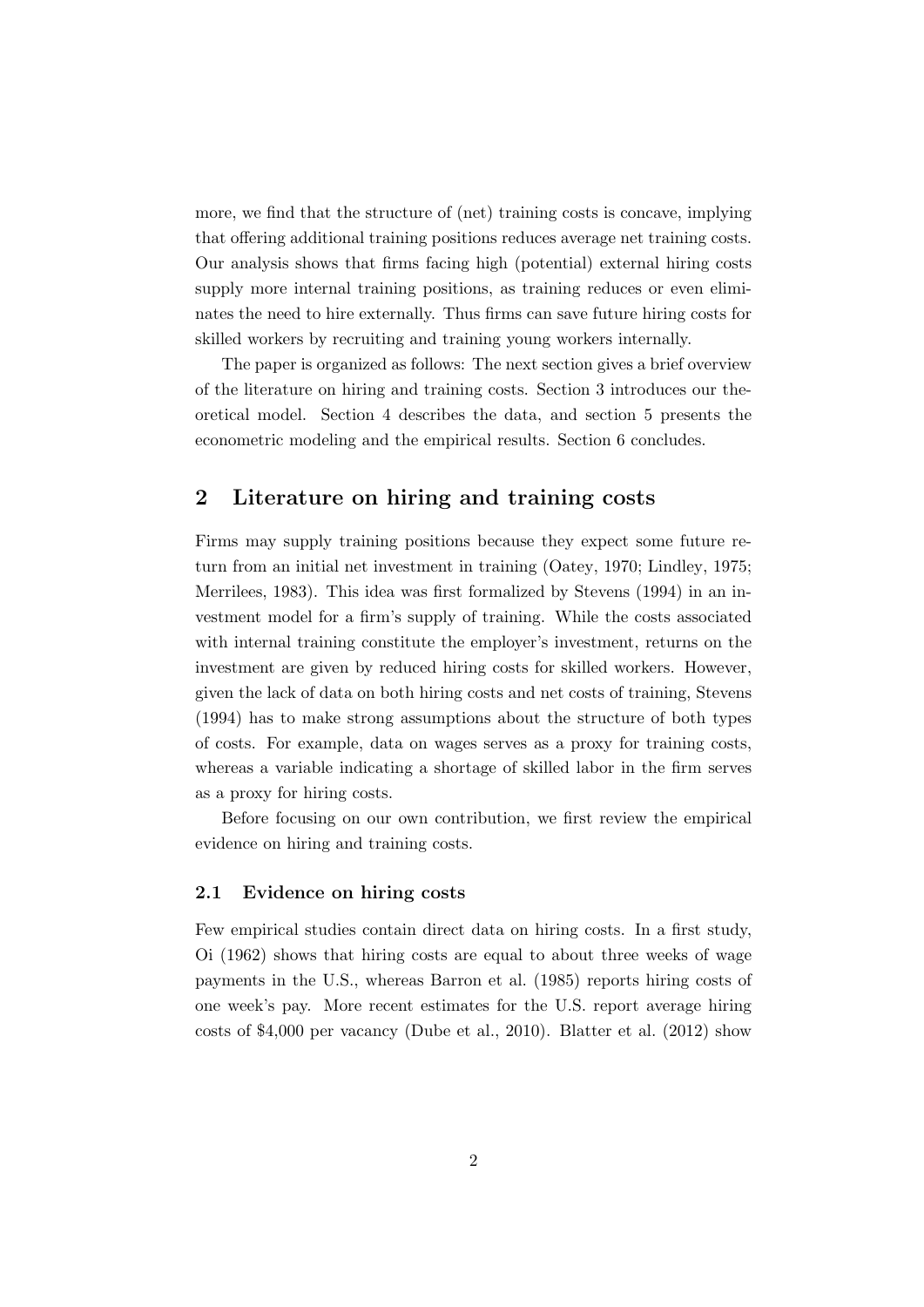that hiring costs in Switzerland range between 10 and 17 weeks of wage payments.<sup>1</sup>

The magnitude of hiring costs is crucial for a firm's supply of training. If training costs exceed hiring costs, a firm will not supply any internal training. However, it will offer training positions if training costs are lower than hiring costs, and if it expects to retain a sufficiently high number of trainees. Thus if training costs were sufficiently low, a firm would not hire externally but instead only retain former trainees as skilled workers.

Depending on the structure of hiring costs, a firm may find it optimal to hire externally *and* supply some training. This situation applies if hiring costs are convex, i.e., if hiring more workers in a given period becomes increasingly expensive. If hiring costs were concave, firms would find it cheaper to hire many workers at once – making internal training less beneficial to the firm. In a recent contribution, [Blatter et al.](#page-21-0) ([2012](#page-21-0)) show that hiring costs ins Switzerland are convex. [Manning](#page-22-0) [\(2006\)](#page-22-0) provides evidence that hiring costs are convex in the UK, and [Pfann and Verspagen](#page-23-0) ([1989\)](#page-23-0) find increasing marginal hiring costs for Dutch firms that increase their labor force significantly. For France, [Abowd and Kramarz](#page-21-0) ([2003](#page-21-0)) report that hiring costs are concave, whereas [Kramarz and Michaud](#page-22-0) [\(2010](#page-22-0)) later find evidence for linear hiring costs.

#### 2.2 Evidence on training costs

Direct and detailed data on training costs are relatively scarce. Much of the training literature focuses on a firm's training decision rather than on its training costs.

A series of surveys contains information on the costs and benefits of training apprentices in Germany and Switzerland, two countries with a long tradition of apprenticeship training. While the costs of apprenticeship training are outweighed by short-term training benefits for Swiss firms, apprenticeship training tends to be a net investment for German firms ([Muehlemann](#page-22-0) et al., [2010\)](#page-22-0). A recent survey on apprenticeships, including both a detailed

 $1<sup>1</sup>A$  recent survey on hiring costs appears in [Manning](#page-22-0) [\(2011\)](#page-22-0), with the earlier literature summarized in [Hamermesh and Pfann](#page-21-0) ([1996](#page-21-0)).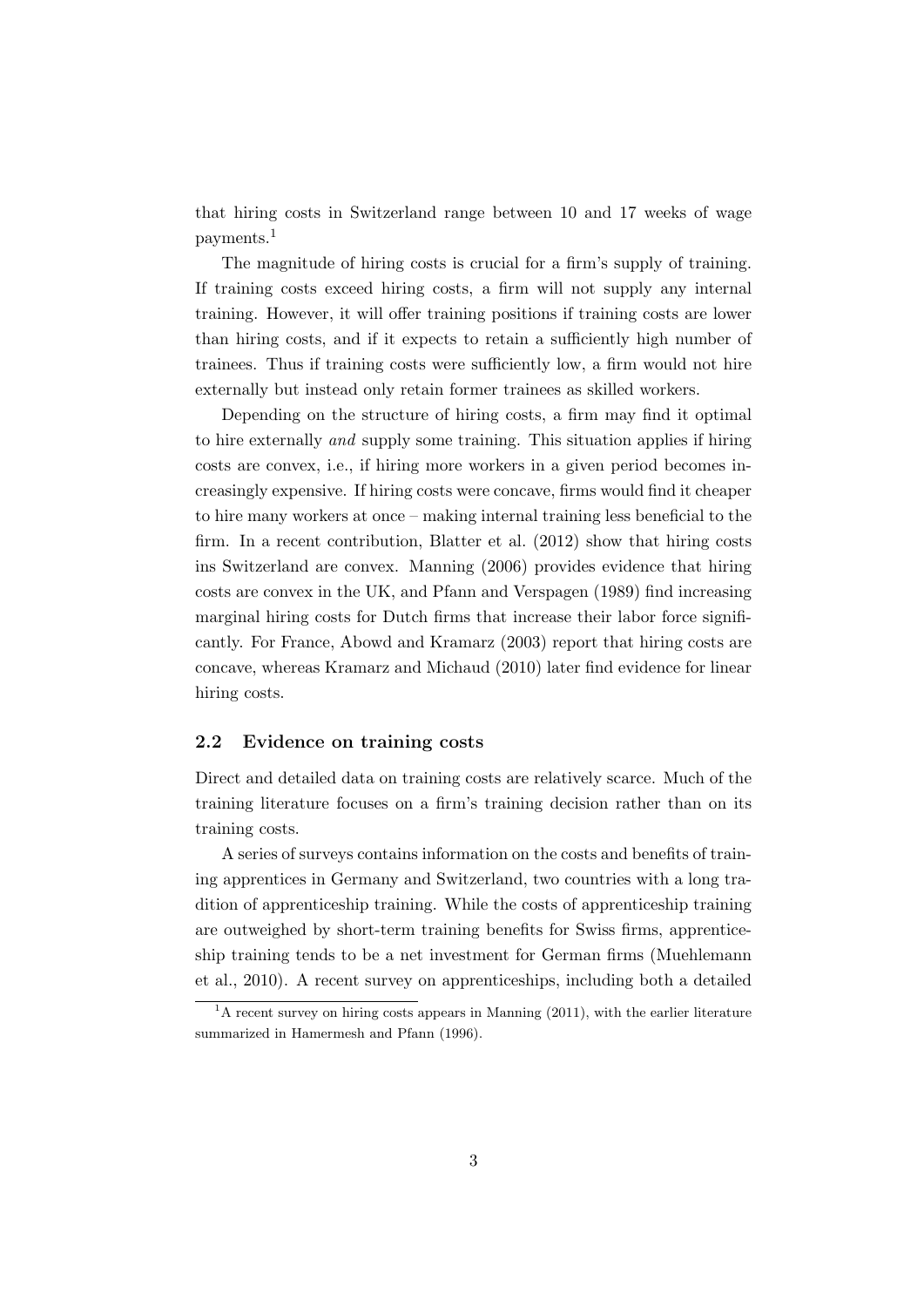treatment of cost-benefit analysis and the general features of apprenticeship markets is provided by [Wolter and Ryan](#page-23-0) ([2011\)](#page-23-0).

Without considering hiring costs, [Muehlemann et al.](#page-22-0) ([2007](#page-22-0)) find that expected training costs are an important determinant of a firm's decision to train apprentices in Switzerland. [Muehlemann et al.](#page-22-0) [\(2010](#page-22-0)) show that expected training costs are significantly higher in Switzerland for non-training firms than for firms that offer training, whereas they find no significant difference in Germany.

A number of studies attempt to *indirectly* assess post-training benefits by analyzing retention rates of apprentices, tenure, or wages of movers and stayers (e.g., [Booth and Satchell](#page-21-0), [1994;](#page-21-0) [Cappelli,](#page-21-0) [2004](#page-21-0); [Dustmann et al.](#page-21-0), [1997;](#page-21-0) [Euwals and Winkelmann,](#page-21-0) [2002](#page-21-0); [Winkelmann](#page-23-0), [1996\)](#page-23-0).

In contrast to the literature on firm-sponsored training, we can carry out our analysis using detailed and direct firm-level data on both hiring and training costs. Thus our contribution is to simultaneously estimate the effects of hiring costs and training costs on a firm's supply of apprentices.

### 3 Model

In this section, we use a model for dynamic labor demand to formalize the idea that firms can adjust their skilled labor force not only by hiring skilled workers from the external labor market, but also by training unskilled workers internally and retaining them after training. The incentives for investment in costly training are given by lower hiring costs in the future.

The role of training in the decision-making process of the firm can be illustrated by the following inter-temporal profit maximization problem, where the firm's hiring and training decision can be regarded as a problem of investment under uncertainty ([Stevens](#page-23-0) [1994](#page-23-0), [Yashiv](#page-23-0) [2000](#page-23-0)).

$$
\max_{R_t, N_t, L_t} \Pi = E_t \left\{ \sum_{i=0}^{\infty} \beta^i \left[ F(N_{t+i}) - w_{t+i} N_{t+i} - f(R_{t+i}, N_{t+i}) - g[L_{t+i}] \right] \right\}
$$

subject to the constraint representing the law of motion for the firm's number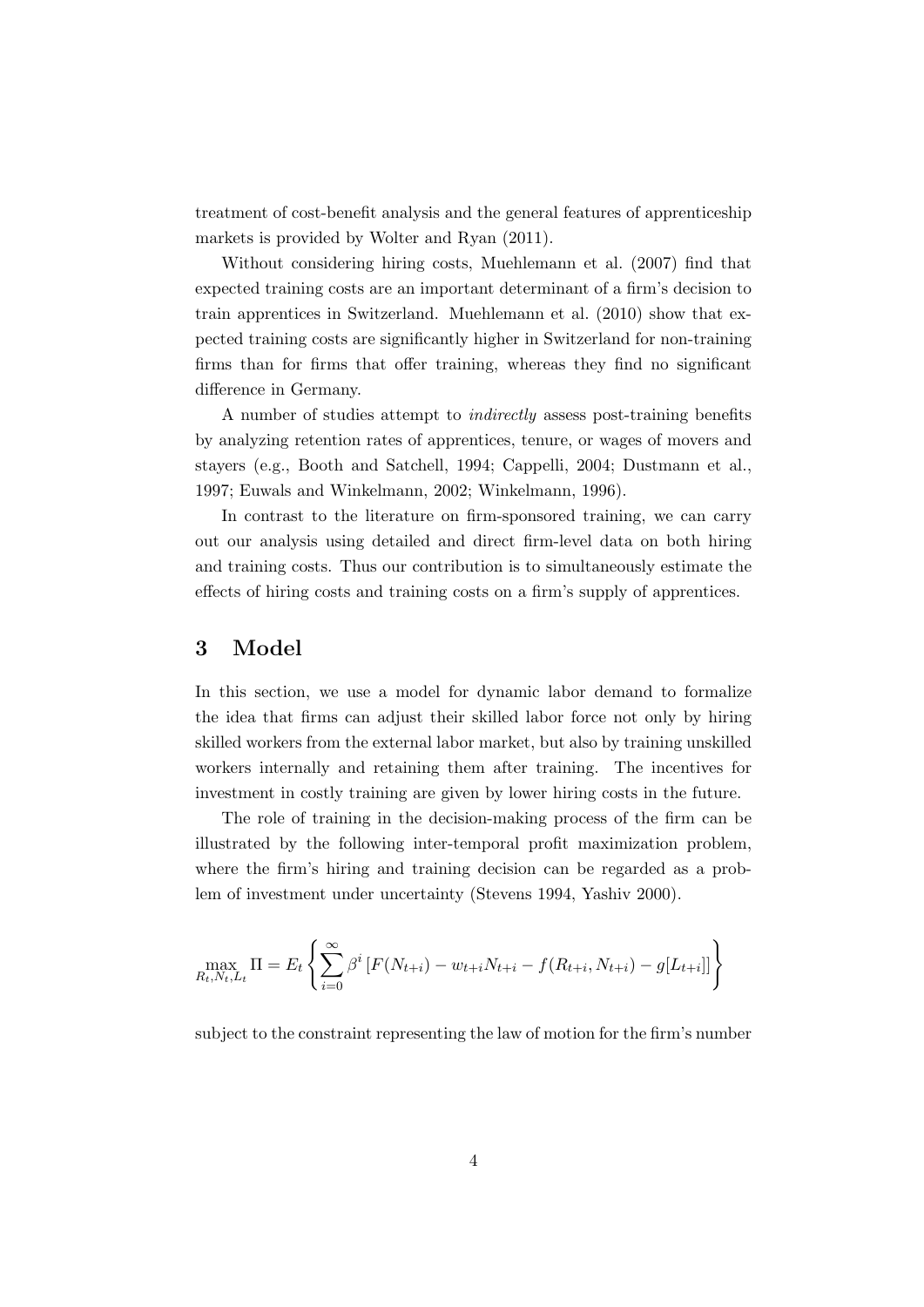of employees

$$
N_{t+1} = (1 - \delta_t)N_t + R_t + (1 - \gamma_t)L_{t-s}
$$

where  $E_t$  is the expectation operator conditional on information in period *t*. The firm's production function  $F(N)$  depends on the number of skilled workers *N*. The wage is denoted by *w*. Training lasts *s* periods, hence a trainee recruited in period *t*−*s* may be employed as a skilled worker in period *t*+1. Skilled workers and trainees have separation rates  $\delta$  and  $\gamma$  respectively, with  $0 \le \delta \le 1$  and  $0 \le \gamma \le 1$ . The trainees' separation rate  $\gamma$  implies that if  $L_t$  trainees are recruited in period *t*, there will remain  $(1 - \gamma)L_t$  trainees at the end of their training.  $\beta$  is the discount factor. We represent the costs of hiring by  $f(R_{t+i}, N_{t+i})$ . This function has as its arguments the number of recruits *R* and the number of skilled workers *N*. At this point, we do not yet specify a functional form of the hiring costs function. However, the results in the empirical section indicate that the hiring cost function is convex in the number of recruits.

Net costs of training are denoted by  $g(L_{t+i})$ . These costs are defined as *net* of a trainee's contribution to the firm's output. Therefore, skilled labor is the only production factor in our model.

The constraint representing the evolution of the firm's number of employees illustrates the two possibilities of a firm to increase the number of skilled workers *N*. The firm can expand its skilled workforce either by recruiting skilled workers *R* on the labor market or by hiring trainees *L* and retaining them as skilled workers after their training.

The solution to the dynamic optimization problem determines the firm's demand for trainees which we will estimate in the empirical analysis in Section 6. Our results indicate that the demand for trainees is positively related to the (potential) costs of hiring skilled workers from the external labor market. Before turning to the econometric modeling, we first introduce the data we use for our analysis.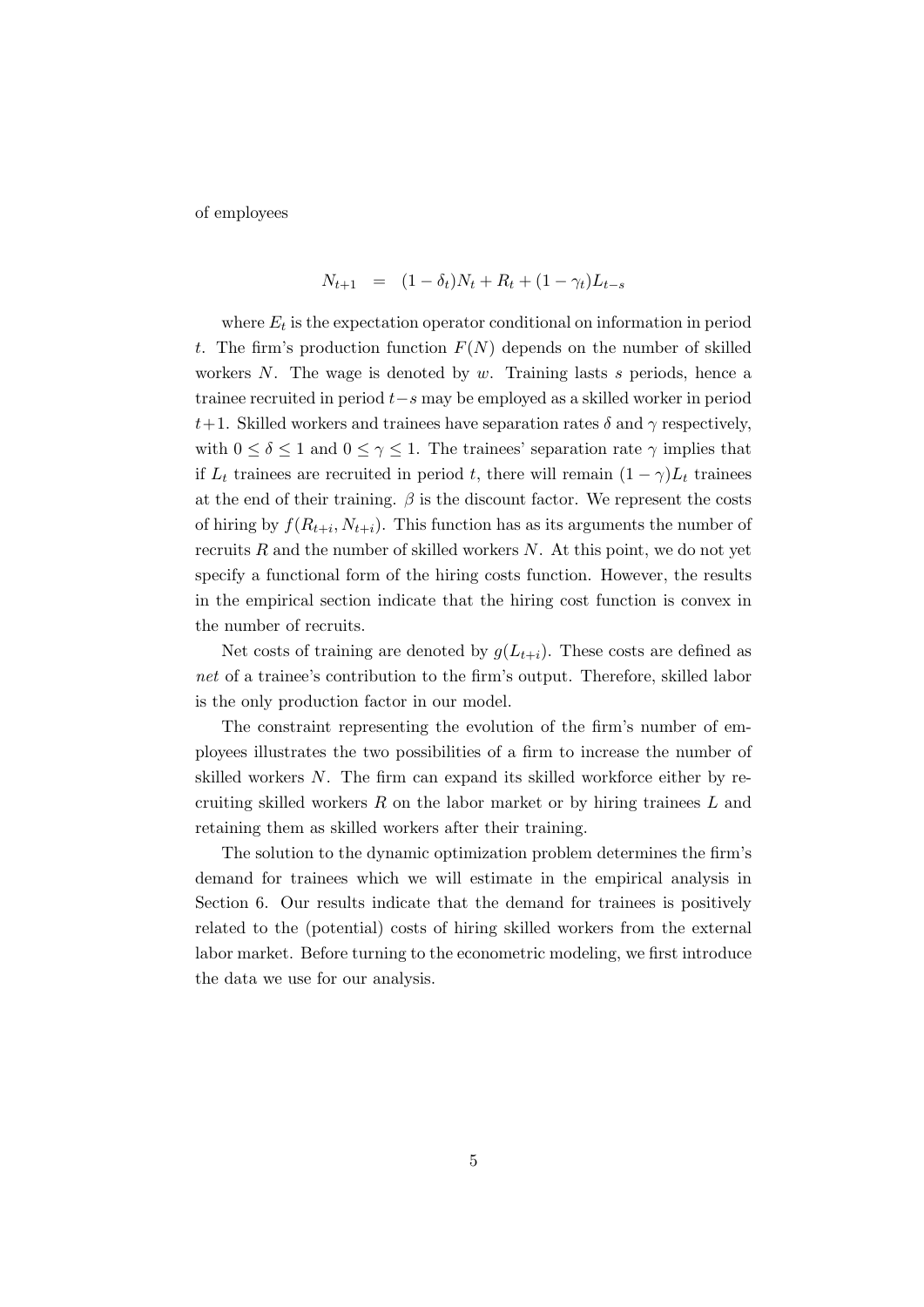### 4 Data

#### 4.1 Survey design and data

We use data from two administrative and representative establishment-level surveys conducted in Swiss firms in 2000 and 2004 by the Centre for Research in Economics of Education at the University of Berne and the Swiss Federal Statistical Office.<sup>2</sup> Overall, we have information on 4486 Swiss firms, of which have information on hiring costs for 4052 firms (434 firms did not hire externally), as well as information on training costs for 2815 firms (1671 firms did not offer any internal training).<sup>3</sup>

The survey contains information on the number of skilled workers (in this case with a vocational degree) that a firm hired in the preceding three years. Management or the person in charge of human resources supplied the information in a paper-based survey that the Swiss Federal Statistical Office sent by regular mail.<sup>4</sup> The survey contains information on the average costs of hiring a skilled worker with a vocational degree from the external labor market. For ease of comparison across firms, firms had to fill out the survey for only one occupation. To avoid selectivity issues, the Swiss Federal Statistical Office assigned each firm an occupation based on the occupation's relative importance, before sending out the survey.

#### 4.2 Calculation of hiring costs

The calculation of hiring costs can be divided into two parts: the costs of recruiting a worker, denoted by  $r$ , and the costs of the initial training necessary for the worker's adapting to the new job, denoted by *a*.

Recruiting costs  $r_i$  consist of the costs for posting a vacancy  $v_i$  and interview costs  $J_i c_{ai}$ , where  $J_i$  denotes the number of applicants per vacancy

<sup>2</sup>This data was originally collected for estimating total private sector expenditures on vocational education and training in Switzerland, as those expenditures are part of official OECD statistics on educational expenditures [\(OECD](#page-23-0) [2009\)](#page-23-0).

<sup>3</sup>We excluded public firms and non-profit organizations from the sample, as the principle of profit-maximization does not fully apply to such firms.

<sup>&</sup>lt;sup>4</sup>The survey is a stratified random sample at the establishment level, where the twodigit industry level and the firm size serve as strata.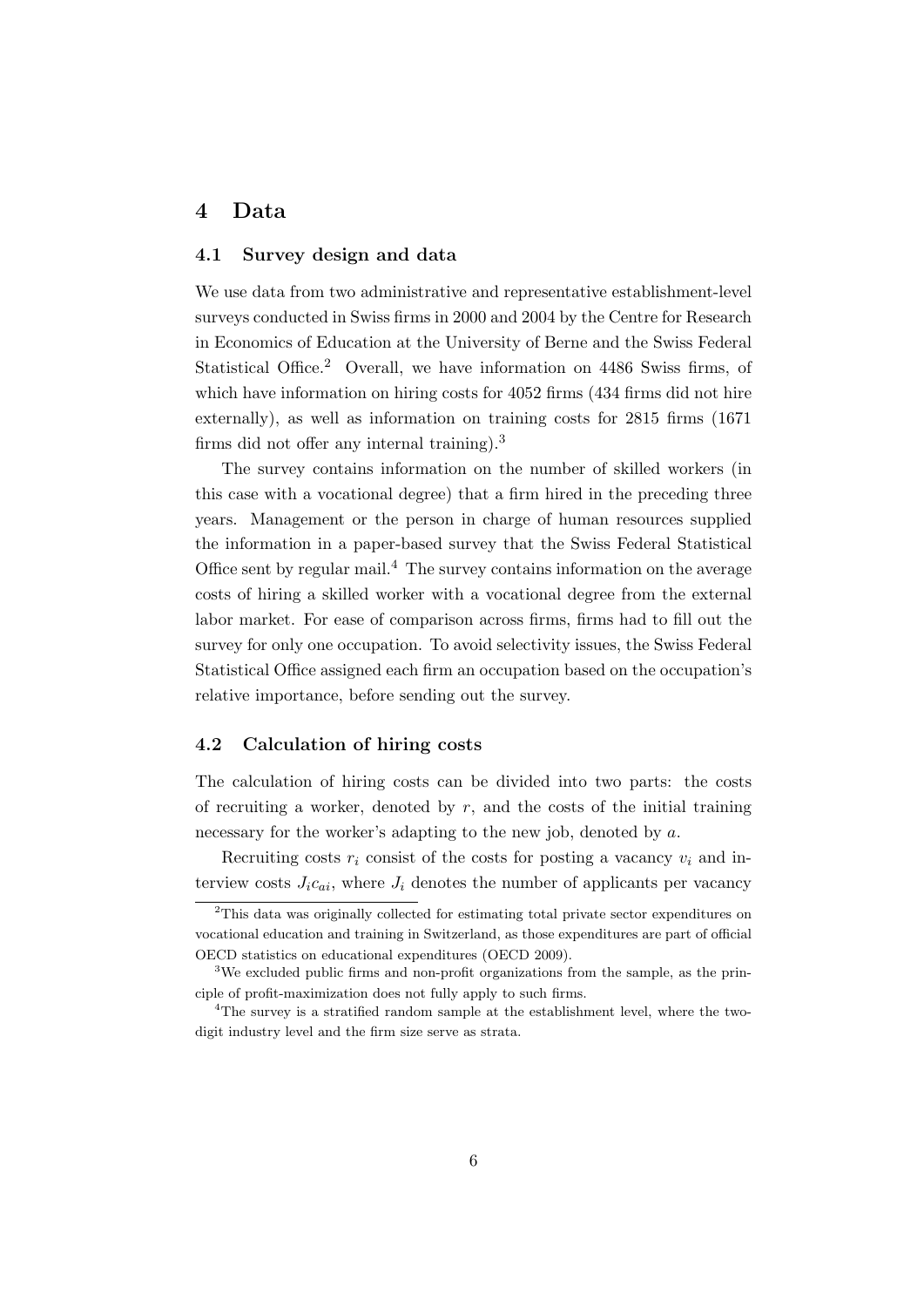invited for an interview, and *cai* denotes the costs of conducting an individual interview, i.e., the product of interview time and the wage of the interviewer(s).<sup>5</sup> In addition, we denote the costs for external advisors or placement agencies by *ei*. Summarizing, recruitment costs are

$$
r_i = v_i + J_i c_{ai} + e_i
$$

The second part of hiring costs arises because a newly employed skilled worker is not immediately fully productive. In the survey, firms report for how many days *dai* a new worker is less productive than an average skilled worker in the firm. The relative productivity of a new recruit is denoted by  $p_i$ . There are several reasons for a new recruit being initially less productive. One is firm-specific human capital, such as learning the firm culture, learning production processes, and becoming acquainted with work colleagues.

Another reason for lower worker productivity is that new recruits receive training outside the workplace. First, the firm has to pay the worker the daily salary  $w_{di}$  during the number of training days  $d_{ti}$ . Second, there are direct training costs  $c_{ti}$  for internal and external training personnel, travel costs, or course fees. Thus adaptation costs *a<sup>i</sup>* can be written as

$$
a_i = d_{ai}(1 - p_i)w_{di} + d_{ti}w_{di} + c_{ti}
$$

Total hiring costs *H* for filling a vacancy are the sum of recruitment and adaptation costs

$$
H_i = r_i + a_i
$$

#### 4.3 Calculation of the net costs of training apprentices

We define net costs of apprenticeship training as the difference between the firm's costs and the benefits of training. Training costs *c* consist of the wages of apprentices  $w_a$  and the costs of training personnel  $w_T$ . We denote

<sup>5</sup>There are five job categories for interviewers: management, skilled workers with a vocational degree (by the subcategories of administration, technical or social, or crafts), and workers with no vocational degree (i.e., unskilled workers).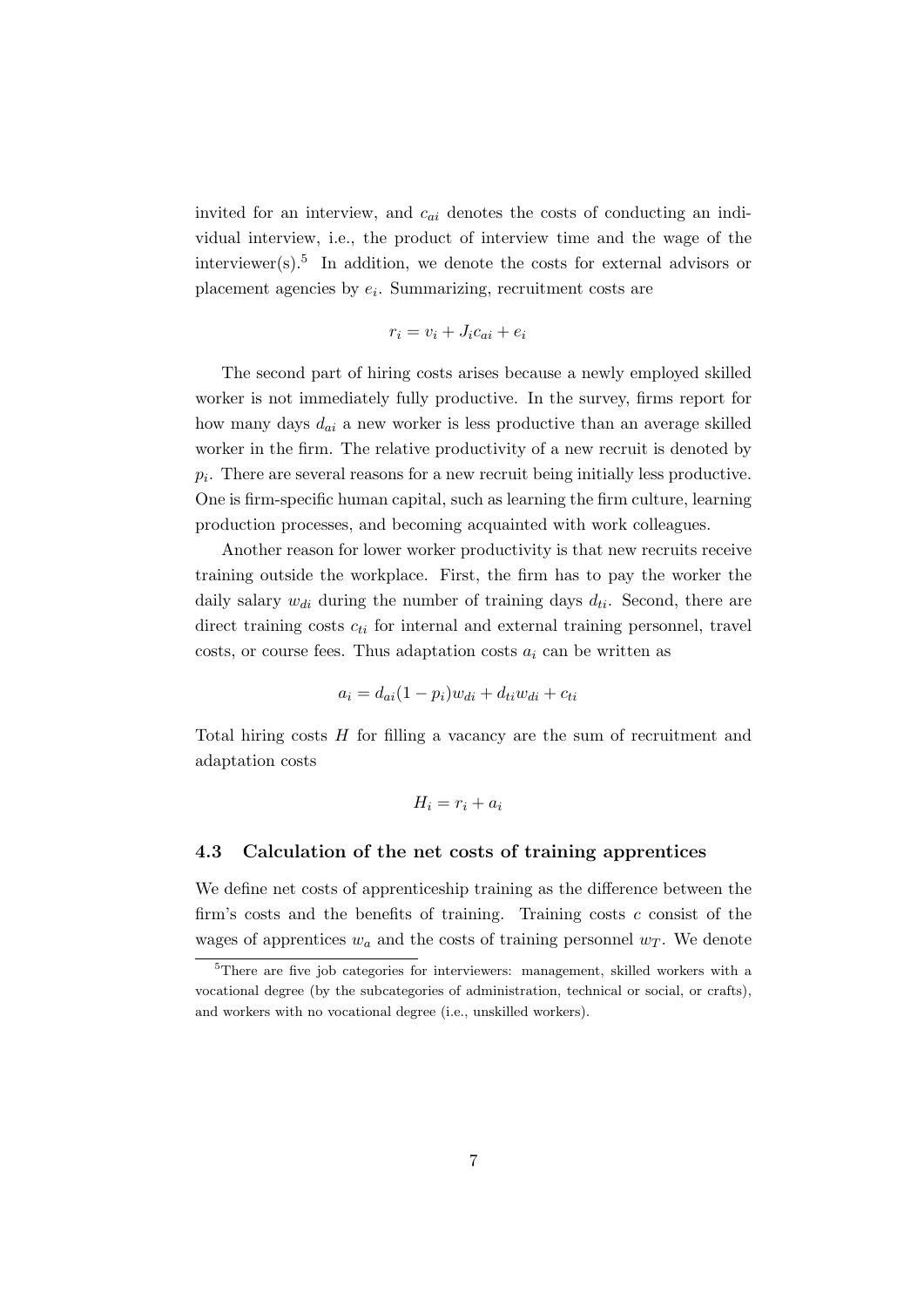the remaining costs by *x*, which includes costs for materials, infrastructure, external courses, hiring, and administrative tasks.

Thus the average training costs for firm *i* are

$$
c_i = w_{ai} + w_{Ti} + x_i
$$

Training benefits *b* are calculated by the type of work an apprentice performs. An apprentice spends a fraction  $\alpha$  of his work hours performing unskilled tasks that require no formal qualifications. During the remaining time  $(1 - \alpha)$ , the apprentice carries out skilled tasks. While we assume that the apprentice's performance is equal to that of an unskilled worker  $(w_u)$ , the apprentice's performance in skilled tasks, ς*w*, is lower compared to that of a skilled worker. Finally, we denote the wage of a skilled worker by *w*.

$$
b_i = \alpha w_{ui} + (1 - \alpha)\varsigma w_i
$$

Thus, the average net costs of training *C* constitute the difference between the costs *c* and the benefits *b* of training, so that

$$
C_i = c_i - b_i
$$

#### 4.4 Descriptive Statistics

In this section we provide descriptive statistics on the external and internal hiring process. Firms with internal training and external hiring activity report the costs for internal training and external hiring for the same occupation, facilitating the comparison of internal vs. external training costs.<sup>6</sup>

Table [A1](#page-18-0) shows that hiring costs are CHF 11,888 in firms that hire externally and also offer internal training. These firms hire on average 3.5 new workers each period.<sup>7</sup> Firms that solely hire externally fill on average 2.6 vacancies each period at an average cost of CHF 14,286. Firms with both external hiring and internal training hire more workers each period, however,

<sup>6</sup>Firms without internal training report hiring costs for the occupation in which they would most likely offer internal training if they decided to do so.

<sup>7</sup>We provide detailed descriptive statistics of the different components of hiring costs in table [A2](#page-25-0).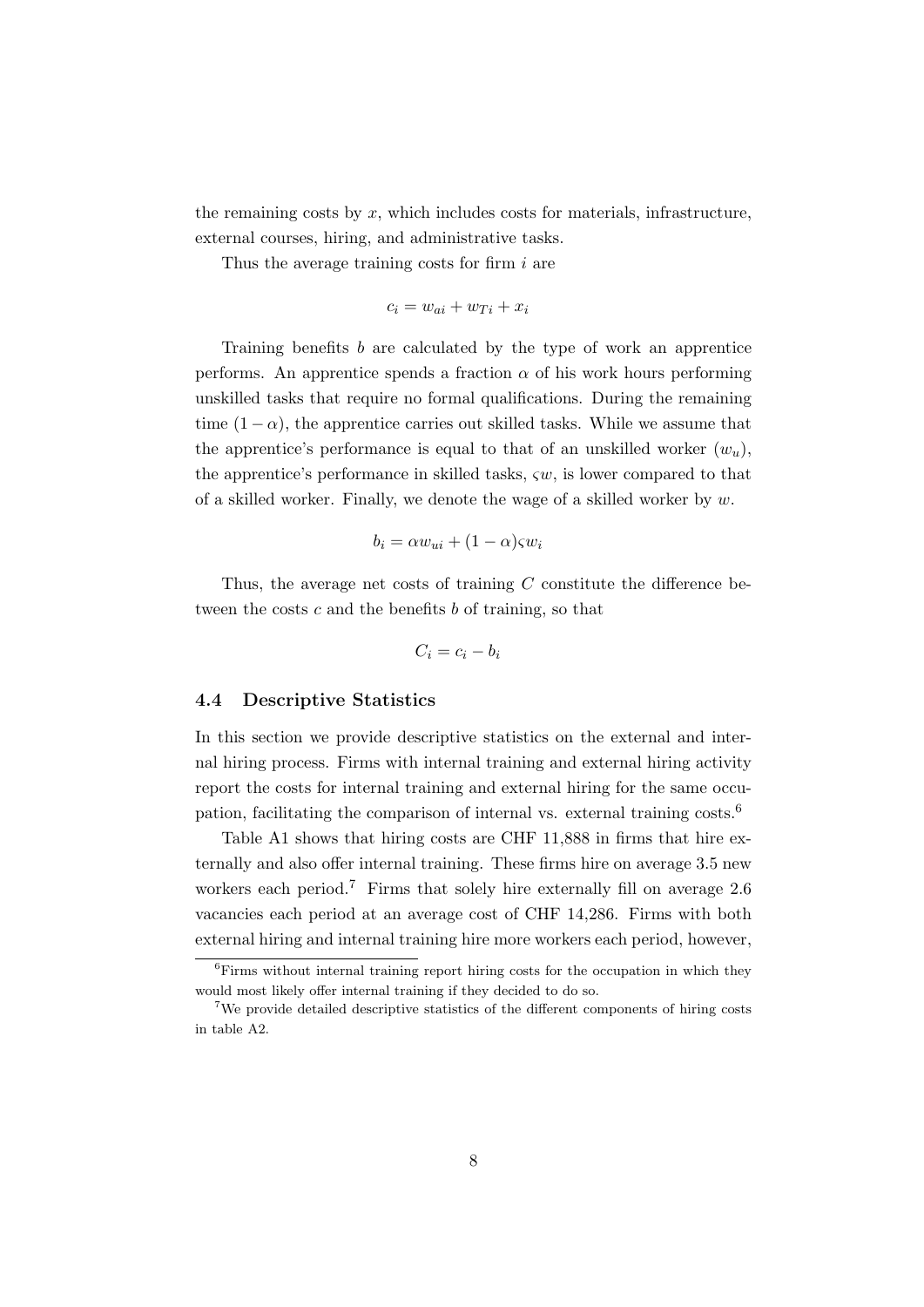the separation rate of skilled workers  $\delta$  in these firms is only 10.2%, while separation rate is 14*.*7% in firms without internal training. These results seem surprising at first sight, as firms without internal training even pay slightly higher wages to skilled worker (albeit this difference is not statistically significant at the 5% level). However, firms without internal training are typically much smaller than training firms, both in their number of skilled workers in the occupation of interest, but also in the number of other workers. Therefore, the observed differences in descriptive statistics may be attributed to economies of scales in external hiring for large firms, allowing large firms to achieve a better match quality at lower costs.<sup>8</sup>

Internal training results on average in a net benefit of CHF 7304 for firms that also hire externally (Table [A1\)](#page-18-0). Firms that solely recruit my means of internal training in our observation period generate on average a net benefit of CHF 9959. However, about one third of all Swiss training firms bear substantial net training costs. The separation rate of apprentices  $\gamma$ , i.e., the fraction of trained apprentices who leave the firm within the first year after training, is on average 68.3% for training firms that also hire externally, and 74.05% for training firms that do not hire externally.

A firm's number of new hires consists of the number of external hires as well as number of trainees that were taken on as skilled workers after completion of training.<sup>9</sup>

The summary statistics for all other variables are provided in table [A3](#page-26-0). Training firms are on average larger than non-training firms, are more likely

<sup>8</sup>[Idson](#page-22-0) [\(1993\)](#page-22-0) provides evidence for lower turnover rates in large firms. [Blatter et al.](#page-21-0) [\(2012\)](#page-21-0) also show that large firms find it less costly to hire a given number of new workers than small firms. However, marginal hiring costs for large firms are convex if hiring is above a firm's expected hiring rate.

 $9$ Alternatively, we defined a firm's number of new hires by the number of external hires and the average retention rate of trainees, multiplied with the current number of trainees (rather than simply adding the number of trainees that were actually retained). For firms that did neither hire externally nor retained any trainees we estimate their potential number of hires by ordinary least squares, using firm size, wages, occupation and industry as independent variables. Our main findings remain robust to alternative specifications of the number of hires, and also if we drop observations of firms without new hires in the period of observation. All results are available upon request.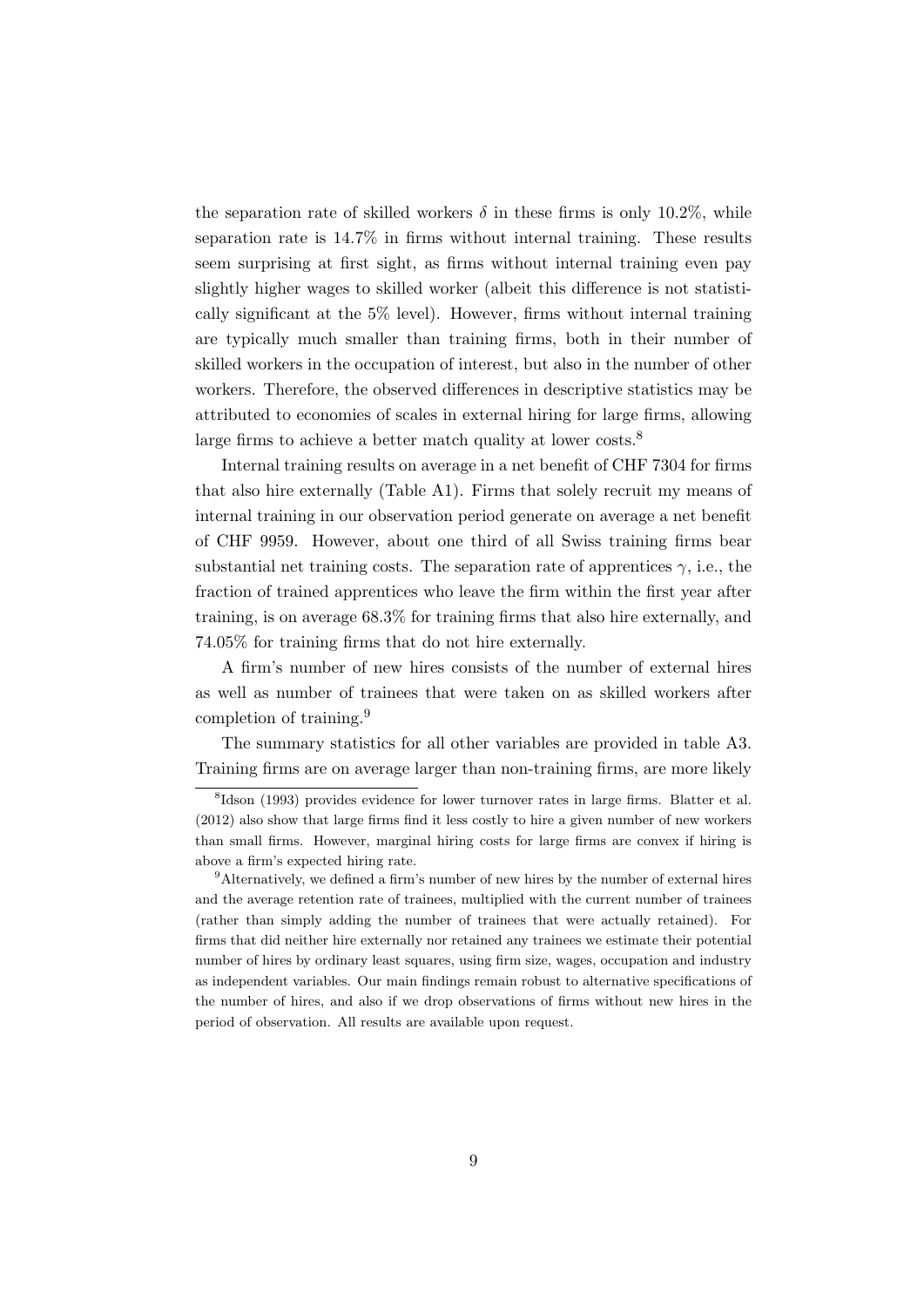to have domestic owners and are located more frequently in the construction and industry sector.

### 5 Econometric modeling and empirical results

Our aim in this section is to estimate the causal effect of hiring costs on a firm's supply of internal training positions. We are interested in testing whether firms that face high potential costs of hiring all their skilled workers externally supply more training.

We need to deal with two problems for which we need an econometric solution: selectivity and endogeneity. We observe a firm's hiring costs only if that firm has hired skilled workers externally in the preceding three years. We also observe training costs only for firms that actually train apprentices. Furthermore, observed hiring costs differ from potential hiring costs for firms that hire externally but also supply internal training. The reason is that training firms need to hire fewer workers externally (because they retain some trainees), and hiring fewer workers results in lower *observed* average hiring costs due to the convex cost structure.

Endogeneity problems arise because firms can influence both hiring and net training costs. A firm can influence its hiring costs by adjusting time and effort for screening job applicants (thereby affecting the fluctuation rate). A firm can also influence net training costs: While training regulations require firms to enforce minimum training standards, it is always possible for a firm to provide extra training. A final complication is that the dependent variable of interest, the supply of training positions, is truncated at zero.

We use a type-4 Tobit model to account for selectivity, endogeneity of hiring costs and training costs, and truncation of training supply at zero. The following subsection describes the econometric model in detail.<sup>10</sup>

#### 5.1 Econometric modeling

To estimate our econometric model, we assume that hiring costs can be described as  $H^T = h_0 R^{\alpha} N_s^{\beta} N_o^{\gamma} w^{\delta}$  (see, e.g., [Manning](#page-22-0), [2011](#page-22-0)). We thereby

 $10$ For a classification of different types of Tobit models, see [Amemiya](#page-21-0) ([1985](#page-21-0)).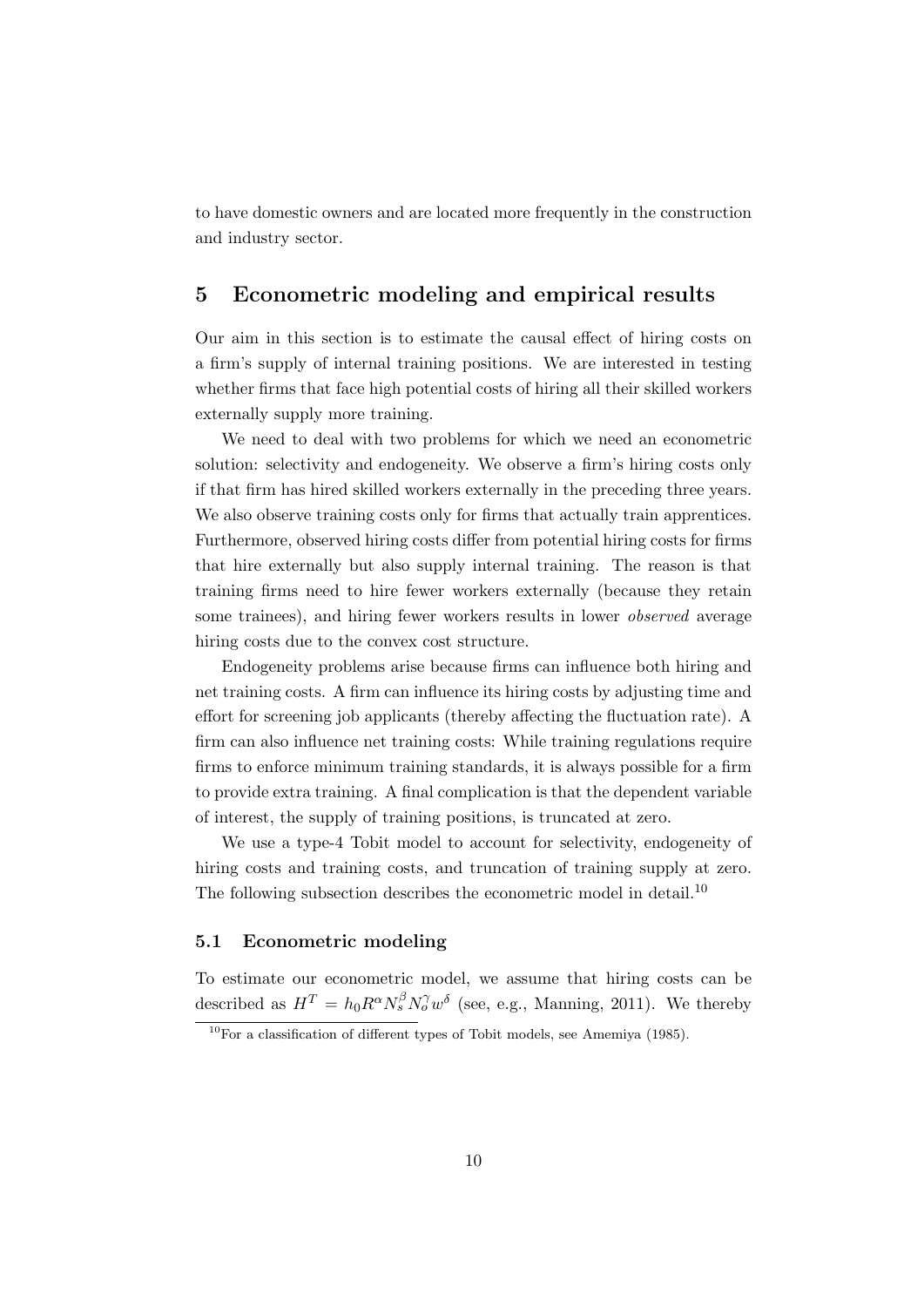<span id="page-13-0"></span>account for the dependence of hiring costs *H* on the number of recruits *R* and the number of employees *N<sup>s</sup>* (skilled workers in the corresponding occupation) and *N<sup>o</sup>* (the number of other employees), as well as the wage of skilled workers *w*. Our specification therefore captures the stylized fact that larger firms typically hire more workers in a given period and pay higher wages. Thus marginal hiring costs are given by

$$
\frac{\partial H^T}{\partial R} = \alpha h_0 R^{\alpha - 1} N_s^{\beta} N_o^{\gamma} w^{\delta}
$$

In our data we observe average hiring costs, which are given by

$$
H = \frac{H^T}{R} = h_0 R^{\alpha - 1} N_s^{\beta} N_o^{\gamma} w^{\delta}
$$

Taking logs on both sides, we will estimate a regression model of the form  $\ln H = (\alpha - 1) \ln R + \beta \ln N_s + \gamma \ln N_o + \delta \ln w$ <sup>11</sup> Marginal hiring costs are increasing if  $\alpha > 0$ , and decreasing if  $\alpha < 0$ .

The supply of training also depends on net training costs *C*. We estimate a linear regression model, because net training costs can be negative (i.e., firms can generate a net benefit from training if the productive contribution during training exceeds the training costs). Thus specifying  $\ln C$  as the dependent variable is not feasible.<sup>12</sup>

Consider the structural model of a firm's supply of training positions.

$$
\ln H = x_1 \beta_1 + \varepsilon_1 \tag{1}
$$

$$
C = x_2 \beta_2 + \varepsilon_2 \tag{2}
$$

$$
L = \max[0, x_3\beta_3 + \alpha H + \delta C + \varepsilon_3]
$$
 (3)

where *L* denotes the number of trainees, *H* the average costs of hiring skilled workers and *C* the average net costs of training.

 $11<sup>11</sup>$ As noted in [Manning](#page-22-0) ([2011](#page-22-0)), marginal hiring costs can be described in terms of average hiring costs, i.e.,  $\frac{\partial H^T}{\partial R} = \alpha \frac{H^T}{R}$ .<br><sup>12</sup>We also estimate a model with interaction terms of firm size and the number of

trainees, as large firms offer more training positions. However, we find no statistically significant effects. Results are available upon request.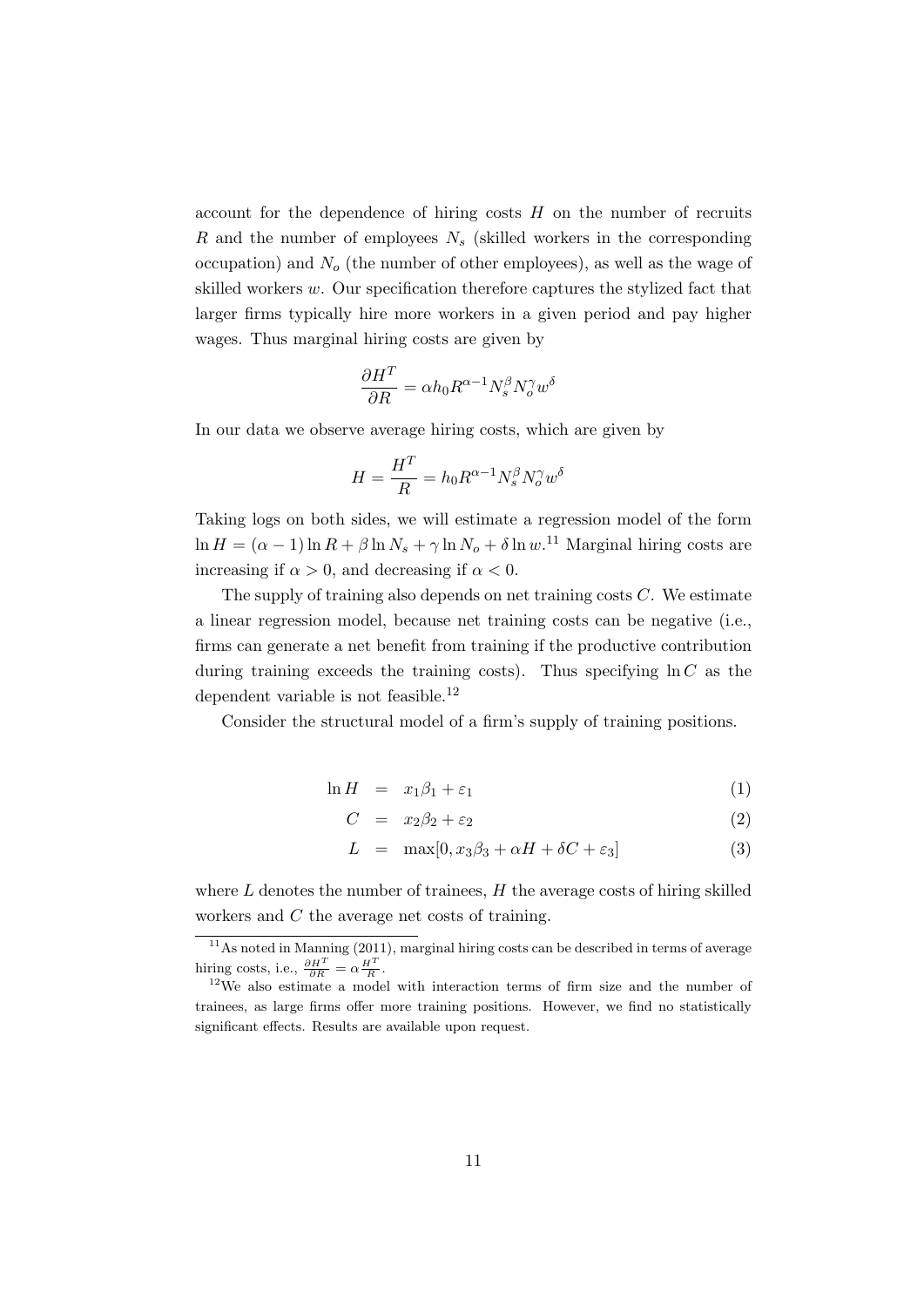We always observe  $(x, L)$ , *H* is observed if  $L = 0$ , and *C* is observed if  $L > 0$ . The error terms  $(\varepsilon_1, \varepsilon_2, \varepsilon_3)$  are independent of *x*, with a zero-mean trivariate normal distribution. The vector  $x_1$  contains firm characteristics, including the number of recruits, the number of employees, skilled worker wage, firm ownership, occupation and industry. Furthermore,  $x_1$  needs to contain at least one element that is not in  $x_3$  but has a significant effect on hiring costs. We use the binary variable "difficulties in finding skilled workers" as a measure of the tightness of the labor market. As firms have to spend more resources on the search of appropriate job candidates when the labor market is tight, hiring costs increase. However, the firm's supply of training positions is not directly related to labor market tightness, conditional on other observed firm characteristics. Similarly, *x*<sup>2</sup> must contain at least one element that is not in  $x_3$  but that significantly affects net training costs. We use the variable "population share of potential trainees", which is defined as the product of "local share of young people age  $15{\text -}19"$   $\times$  $(1-\text{``share of young people in grammar school''})$ <sup>13</sup> Thus the variable "population share of potential trainees" captures the variation in the supply of local trainees due to demographic and institutional differences across local labor markets.<sup>14</sup> A higher share of suitable candidates reduces the net costs of training by increasing the probability that a firm finds a suitable trainee, i.e., a good match. Compared to a situation in which a firm needs to hire a less suitable candidate, a good match will reduce the firm's required effort for a trainee to reach the desired skill level.

The coefficients of interest are the structural parameters  $\alpha$  and  $\delta$ . For identification, we follow the procedure described in [Wooldridge](#page-23-0) [\(2002](#page-23-0)).

<sup>&</sup>lt;sup>13</sup>We follow [Muehlemann and Wolter](#page-22-0) ([2011](#page-22-0)), defining a local labor market as containing all cities an individual can reach by car from the center of a local labor market within 30 minutes. The variable "share of young people in grammar school" is a lagged variable that measures the local share of youth enrolled in grammar schools the year before firms in our sample decided to offer internal training.

<sup>&</sup>lt;sup>14</sup>As a robustness check we have used each of the two variables separately as an individual instrument. For both cases, the results remain qualitatively similar, but of slightly lower statistical significance.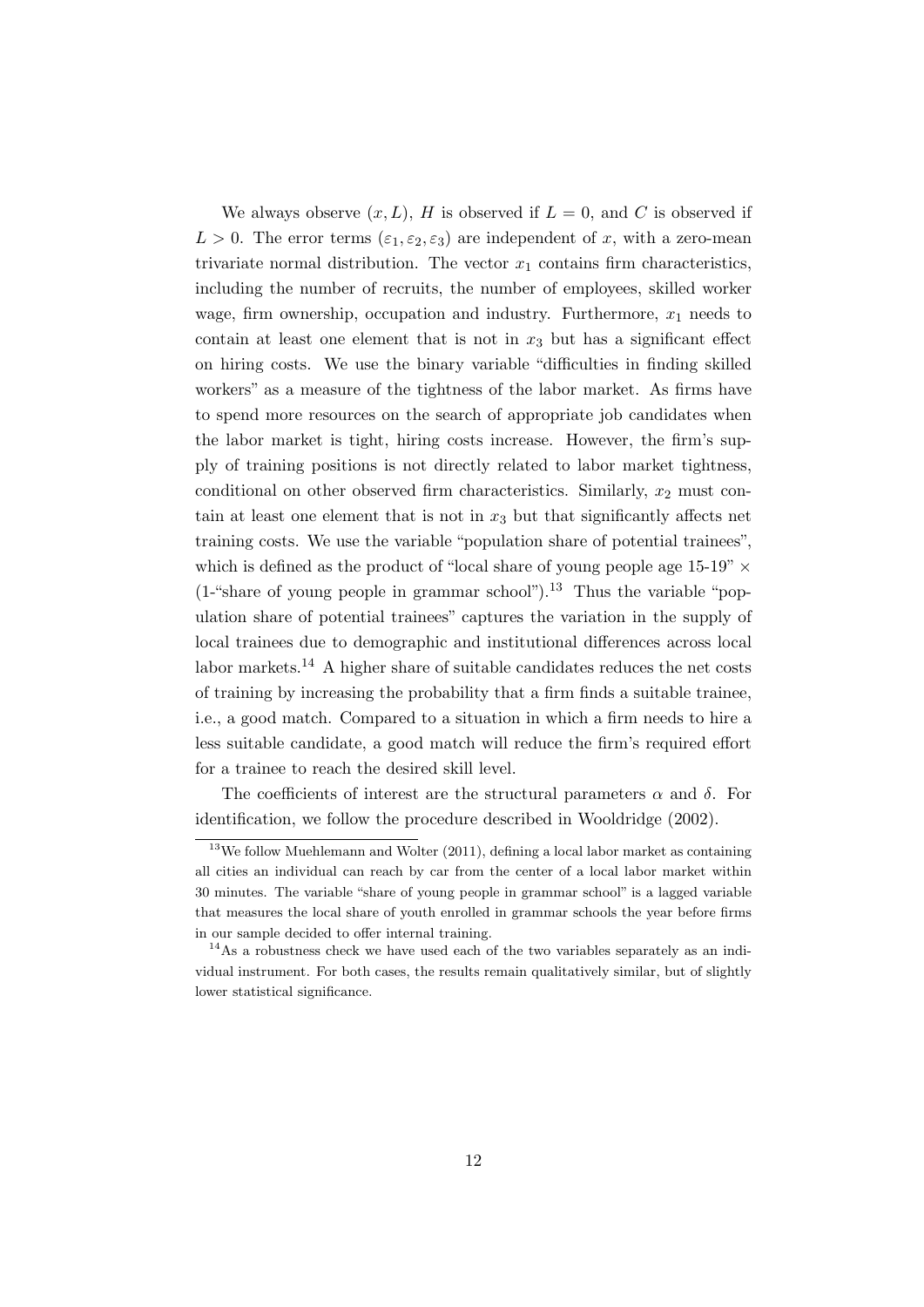<span id="page-15-0"></span>The reduced form for equation ([3](#page-13-0)) is

$$
L = \max[0, x_3\beta_3 + \alpha(x_1\beta_1 + \varepsilon_1) + \delta(x_2\beta_2 + \varepsilon_2) + \varepsilon_3]
$$
  
= 
$$
\max[0, x\beta_3 + \alpha\varepsilon_1 + \delta\varepsilon_2 + \varepsilon_3]
$$
  
= 
$$
\max[0, x\beta_3 + u_3]
$$
 (4)

First, we regress *L* on *x* by a standard Tobit regression using all observations. Doing so enables us to generate a generalized residual ([Vella](#page-23-0), [1992\)](#page-23-0):

$$
\hat{u}_{3i} = -\hat{\sigma}_3 (1 - I_i) \phi(x_{3i}\hat{\beta}_3/\hat{\sigma}_3)(1 - \Phi(x_{3i}\hat{\beta}_3/\hat{\sigma}_3))^{-1} + I_i(L_i - x_{3i}\hat{\beta}_3)
$$

where  $I_i$  is an indicator function denoting whether a firm offers training. Second, we need a consistent estimate of  $u_{3i}$  to obtain estimates of  $\beta_1$  and  $\beta_2$ , as

$$
E(\ln H|L=0, x, u_3) = x'_1\beta_1 + E(\varepsilon_1|x, u_3) = x'_1\beta_1 + E(\varepsilon_1|u_3) = x'_1\beta_1 + \gamma_1u_3
$$

and

$$
E(C|L>0, x, u_3) = x'_2\beta_2 + E(\varepsilon_2|x, u_3) = x'_2\beta_2 + E(\varepsilon_2|u_3) = x'_2\beta_2 + \gamma_2u_3
$$

where  $u_3 = \alpha \varepsilon_1 + \delta \varepsilon_2 + \varepsilon_3$ . We can use the coefficients  $\gamma_1$  and  $\gamma_2$  to test for selectivity [\(Vella,](#page-23-0) [1992](#page-23-0)).

Using observations for firms that hire solely externally, we regress

$$
\ln H_i \quad \text{on} \quad x_{i1}, \hat{u}_{3i}, \tag{5}
$$

yielding consistent estimates of  $\beta_1$  and allowing us to test for selectivity. Similarly, using observations of training firms that do not hire externally, we regress

$$
C_i \quad \text{on} \quad x_{i2}, \hat{u}_{3i}, \tag{6}
$$

yielding consistent estimates of  $\beta_2$  and again allowing us to test for selectivity.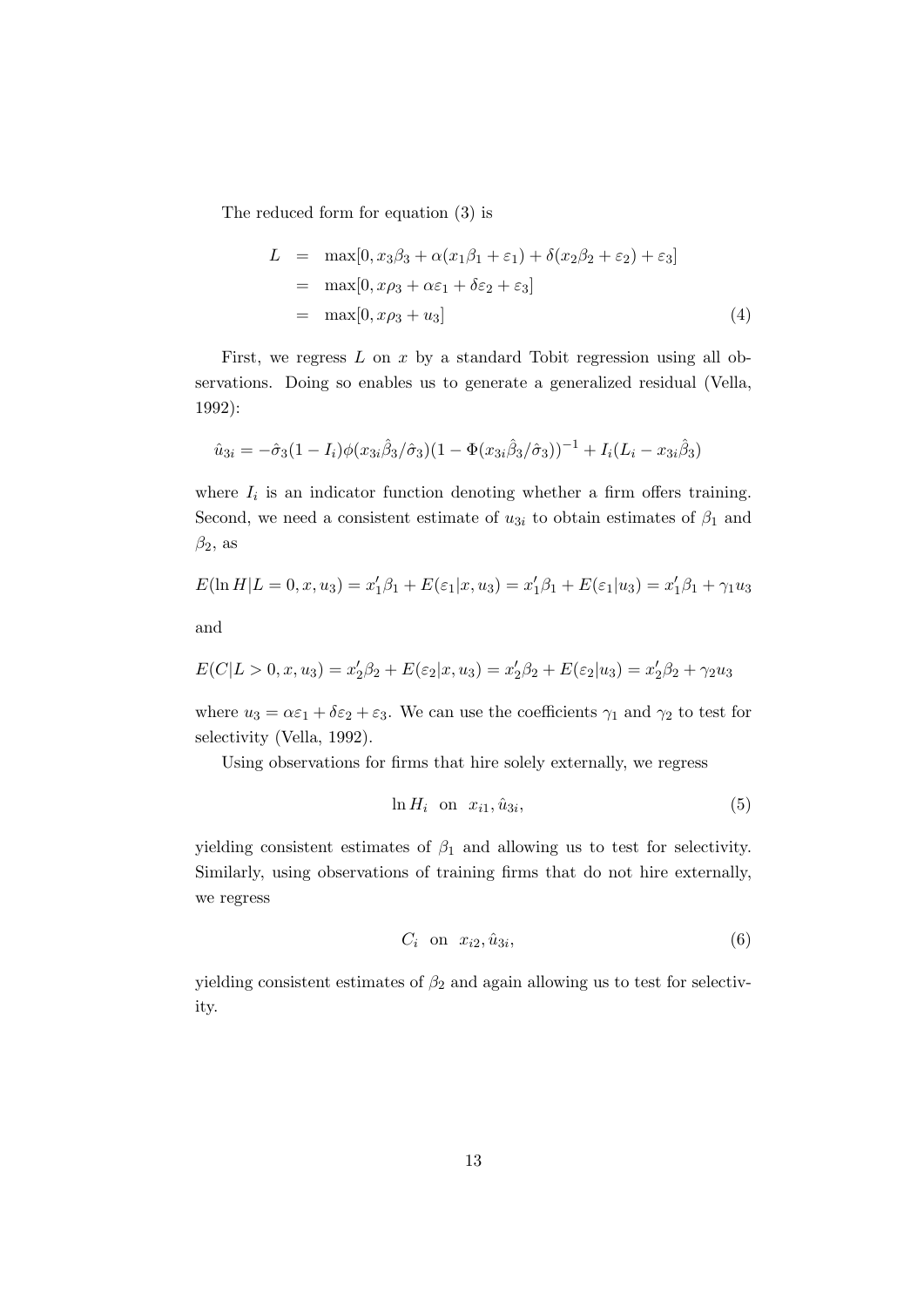Having obtained consistent estimates  $\hat{\beta}_1$ ,  $\hat{\beta}_2$  for  $\beta_1$ ,  $\beta_2$ , we can estimate  $\beta_3$ ,  $\alpha$  and  $\delta$  using the reduced form of *L* in terms of the following structural parameters:

$$
L = \max[0, x_3\beta_3 + \alpha(x_1\beta_1) + \delta(x_2\beta_2) + u_3]
$$

Using our consistent estimates  $\hat{\beta}_1$ ,  $\hat{\beta}_2$ , we can estimate the following Tobit equation to obtain consistent estimates  $\hat{\beta}_3$ ,  $\hat{\alpha}$ , and  $\hat{\delta}$ :

$$
L = \max[0, x_3\beta_3 + \alpha(x_1\hat{\beta}_1) + \delta(x_2\hat{\beta}_2) + error_i]
$$
\n(7)

#### 5.2 Results

Before turning to estimates of the structural coefficients of interest, we discuss the results of the reduced form Tobit equation, the hiring costs, and the net training costs regression.

First, we estimate a reduced form Tobit regression to obtain the generalized residual (table [A4](#page-27-0)), which we need to obtain consistent estimates in the hiring costs and net training costs equation.

Second, we estimate equation  $(5)$  $(5)$  $(5)$ , i.e., we regress hiring costs on  $x_1$  and the generalized residual (table [A5\)](#page-28-0). The number of recruits has a positive and significant effect on average hiring costs, a finding that implies a convex cost structure. The hiring costs' elasticity with respect to the number of recruits is 1.19. We further find that hiring costs increase with firm size, and strongly depend on skilled workers' pay. In addition, firms facing difficulties in hiring skilled labor externally exhibit hiring costs 20.4% above average. The coefficient on the generalized residual is not significantly different from zero. Thus we find no evidence for a self-selection bias in the hiring costs equation.

Third, we estimate equation [\(6\)](#page-15-0), i.e., we regress the net costs of training *C* on  $x_2$  and the generalized residual (table [A6](#page-29-0)). In contrast to hiring costs, we find that the structure of net training costs is concave. Hiring an additional trainee decreases average net training costs by CHF 180. This results is mainly due to economies of scale in instruction time (training several trainees at the same time requires less time per trainee). Furthermore, the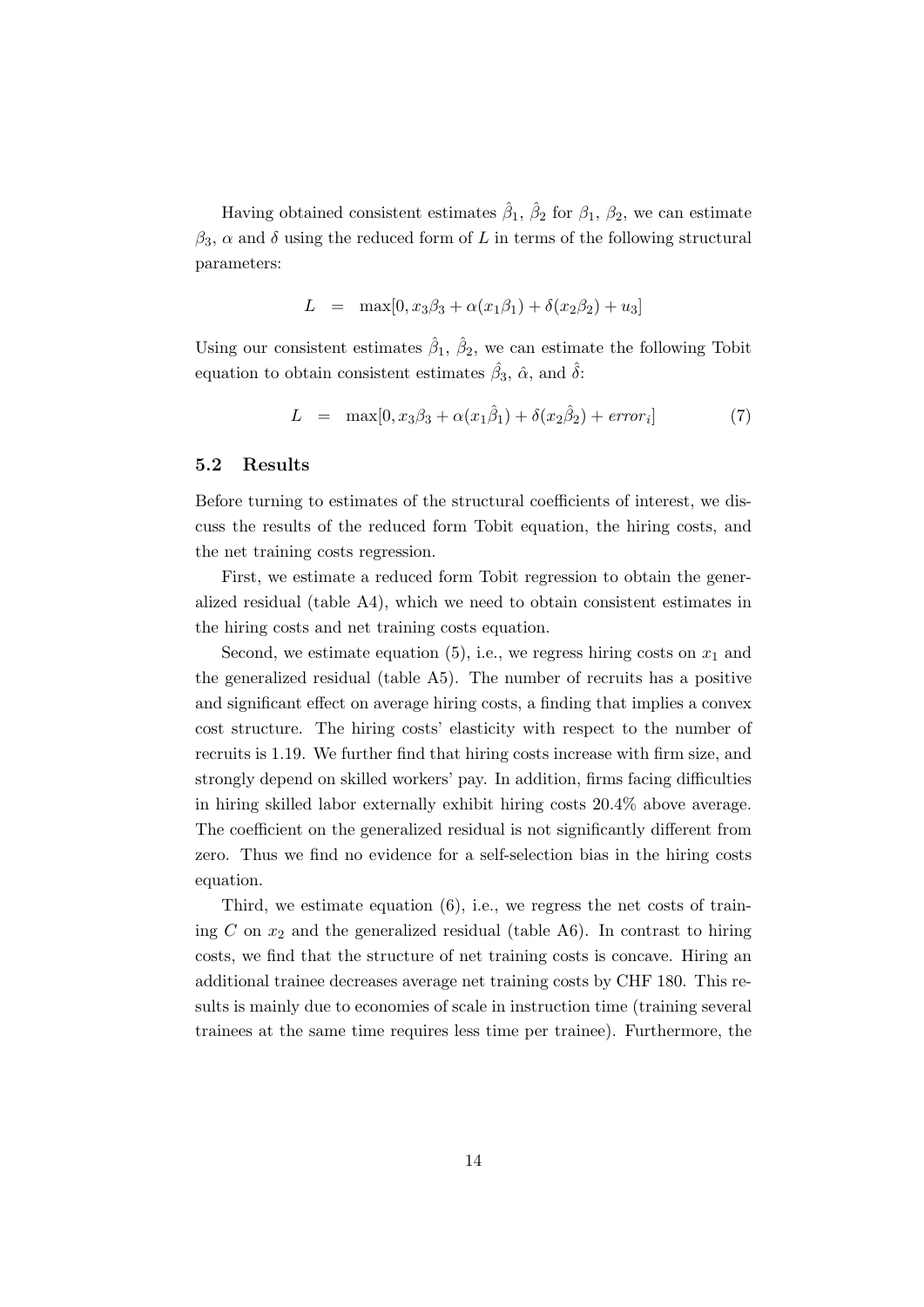result show that a 1 percentage point increase in the local share of potential trainees decreases the net costs of training by CHF 4355. The explanation for this result is that firms are more likely to find a good match if the supply of suitable young people is high. Therefore, firms with a good match quality can save on training costs compared to firms with a poorer match quality. The coefficient on the generalized residual is negative and significantly different from zero, meaning that the expected net costs of training for firms with  $L = 0$  are significantly higher than those for firms with  $L > 0$ .

Having obtained consistent estimates of hiring costs and net training costs, we estimate the structural effects of hiring costs *H* and net training costs *C* on the firm's supply of training positions *L*.

The results show that both variables have significant effects on the number of training positions *L* (table [1\)](#page-18-0). A look at the entire sample reveals that an increase in average hiring costs *H* by CHF 1000 increases the number of training positions by 0.13, implying that an increase in average hiring costs by CHF 8,000 induces a firm to hire one additional trainee. This effect is economically substantial, as an increase of *H* by one standard deviation (CHF 7174) increases a firm's supply of training by 0.52 standard deviations (0.93 training positions).

We then estimate the supply of training positions using only firms with positive net costs  $(\hat{C} > 0)$ . We expect a stronger effect of hiring costs on training supply for this sub-sample, as post-training benefits are crucial for firms that made a net investment in training (table [1\)](#page-18-0). We find that an increase in average hiring costs *H* of CHF 1000 increases the supply of training positions by 0.17 (third column, table [1](#page-18-0)). Put differently, an increase in  $H$  by one standard deviation leads to a  $0.6$  standard deviations (1.4 training positions) increase in the supply of training for firms with  $\hat{C} > 0$ . Including an interaction term of hiring costs and net training costs (multiplied by  $(-1)$ ), we find that the effect of hiring costs is inversely related to the level of net training costs (last column, table [1](#page-18-0)). The coefficients on the individual variables remain significant. Our results show that the marginal effect of average hiring costs evaluated at the average of net training  $\cos$ ts (i.e.,  $\partial L/\partial H = 0.236 - 0.00321 \times \overline{\hat{C}}_i$ )) on the firm's supply of training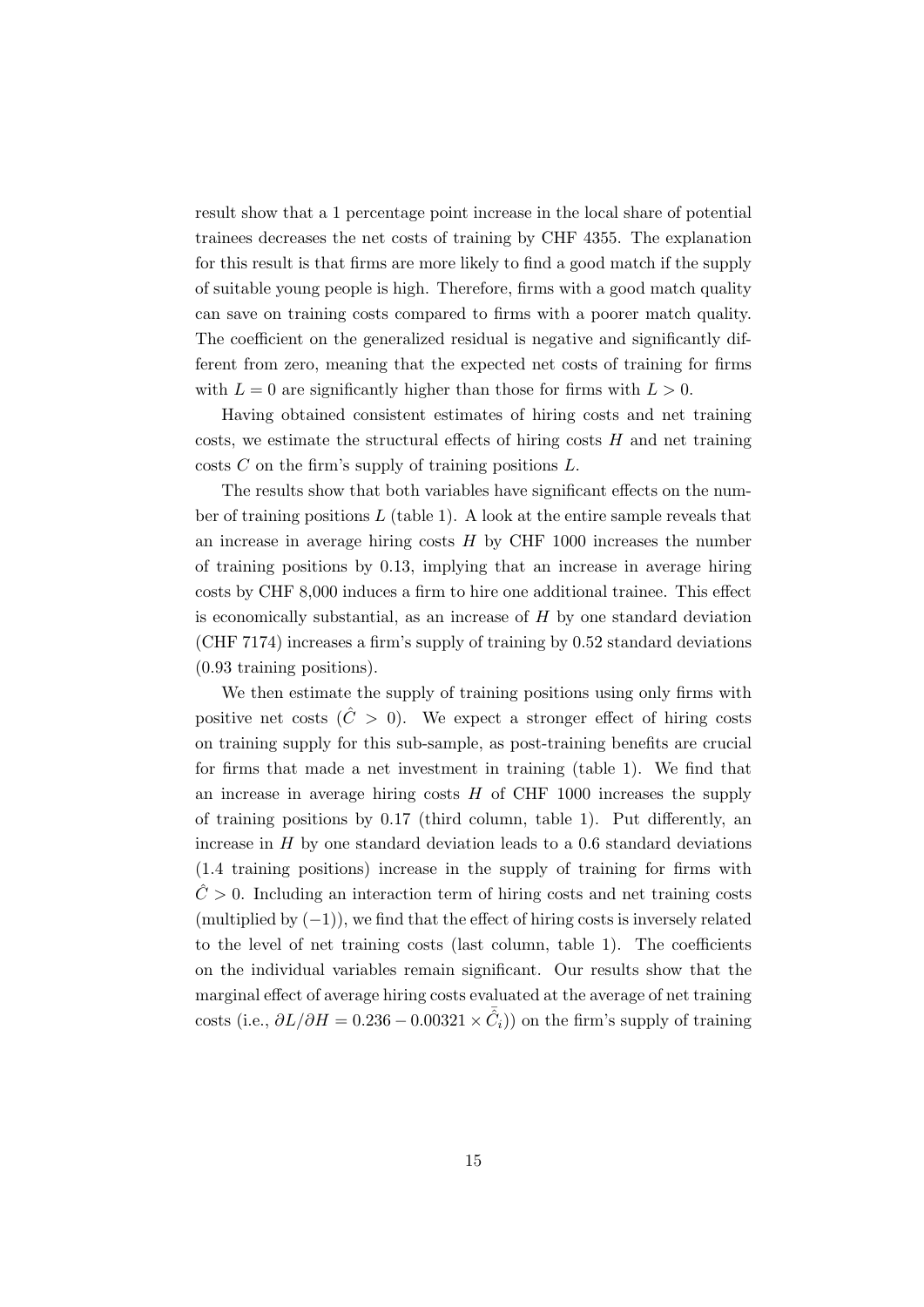| Dependent variable:                     | Number of training positions $L$ |               |               |
|-----------------------------------------|----------------------------------|---------------|---------------|
|                                         | all firms                        |               | if $C>0$      |
| Hiring costs $H$ (in 1000 CHF)          | 0.1265                           | 0.1700        | 0.236         |
|                                         | (0.0132)                         | (0.0339)      | (0.0493)      |
| Net training costs $C$ (in 1000 CHF)    | $-0.1341$                        | $-0.2338$     | $-0.194$      |
|                                         | (0.0403)                         | (0.0694)      | (0.0716)      |
| $H \times (-1)C$ (in 1,000,000 CHF)     |                                  |               | 3.210         |
|                                         |                                  |               | (1.040)       |
| New hires (internal $+$ external)       | 0.0705                           | 0.2518        | 0.2474        |
|                                         | (0.0386)                         | (0.0959)      | (0.0883)      |
| Number of skilled workers $N_s$         | 0.0554                           | 0.0196        | 0.0185        |
|                                         | (0.0078)                         | (0.0087)      | (0.008)       |
| Number of other workers $N_o$           | 0.0086                           | 0.0086        | 0.0087        |
|                                         | (0.0015)                         | (0.0015)      | (0.0016)      |
| Wage of skilled workers $w$ (in CHF)    | $-0.0058$                        | $-0.0011$     | $-0.0011$     |
|                                         | (0.0001)                         | (0.0002)      | (0.0002)      |
| Foreign firm ownership                  | $-1.8801$                        | $-2.0506$     | $-2.0616$     |
|                                         | (0.2526)                         | (0.6222)      | (0.6309)      |
| Aggregate cantonal (i.e., state) income | 0.0142                           | 0.001         | 0.0105        |
| $(in 1000 \text{ CHF})$                 | (0.0102)                         | (0.0148)      | (0.0105)      |
| Industry controls                       | Yes                              | Yes           | Yes           |
| Job controls                            | Yes                              | Yes           | Yes           |
| Constant                                | $-0.3487$                        | 2.348         | 2.0799        |
|                                         | (0.4544)                         | (1.0661)      | 1.0693        |
| Log pseudolikelihood                    | $-427,207.90$                    | $-114,744.93$ | $-114,457.59$ |
| Observations                            | 6739                             | 2114          | 2114          |

<span id="page-18-0"></span>Table 1: Determinants of the firm's supply of training positions *L*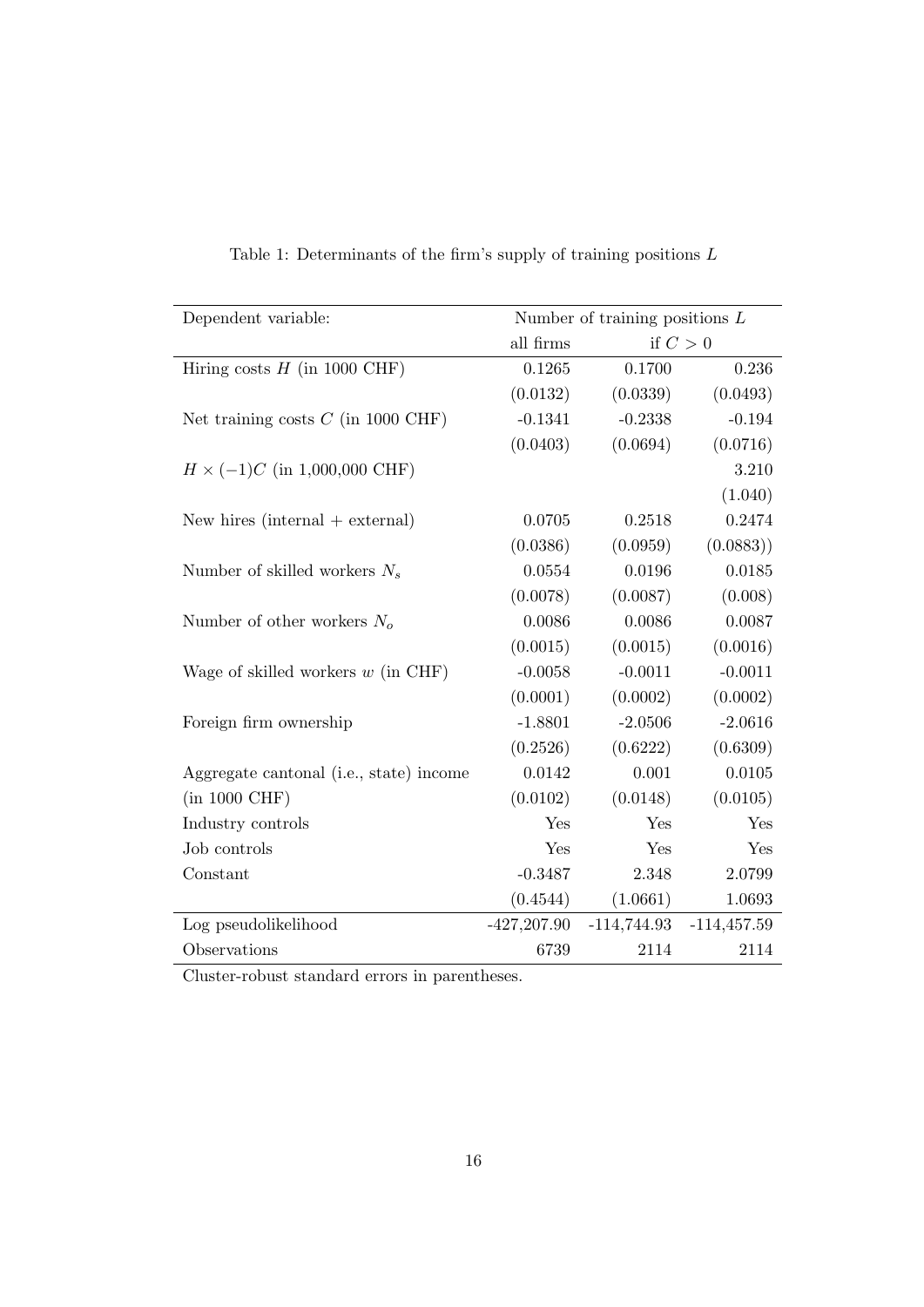is 0.204. Thus an increase in *H* by one standard deviation leads to a 0.72 standard deviations (1.7 training positions) increase in the supply of training for firms with  $\hat{C} > 0.15$ 

As expected, the net costs of training have a negative effect on a firm's supply of training. If the net costs  $C$  increase by CHF 1000, the number of training positions *L* decreases by 0.13. Put differently, if *C* decreases by one standard deviation (CHF 13,251), a firm's number of internal training positions will decrease by 0.93 standard deviations (1.8 training positions). Considering only firms with  $\hat{C} > 0$ , the coefficient is -0.23, implying that a one standard deviation increase in average net training costs leads to a 1.4 standard deviation decrease in training positions. Accounting for the interdependence of hiring costs and net training costs, a one standard deviation increase in average net training costs (evaluated at average hiring costs) decreases a firm's supply of training positions by 1.32 standard deviations.

Furthermore, both the number of skilled workers and the number of other employees within the firm have a positive effect on the supply of training *L*. The wage of skilled workers *w* has a negative effect on *L*, possibly because the wage is negatively related to the separation rate of trainees. Therefore, a firm needs to train fewer apprentices to fill a given number of vacancies. Finally, foreign-owned firms have a significantly lower supply of training. A possible explanation for this result is that these firms might be less familiar with the vocational training system or too small and specialized to provide an entire training program.

Summing up, our results show that both the costs for external hiring and internal training are economically significant determinants of a firm's supply of training. We find an equally strong effect of net training costs and external hiring costs when considering firms that make a net investment in training.

<sup>15</sup>As a robustness check we re-estimate our model by excluding firms that offer internal training but did not retain any trainees in the preceding three years. Our main results remain qualitatively unchanged, although the effect of hiring costs becomes stronger. Accounting for the interdependence of hiring costs and net training costs, we find that a one standard deviation increase in average hiring costs increases a firm's supply of training positions by 1.1 standard deviations (last column, table [A7\)](#page-30-0).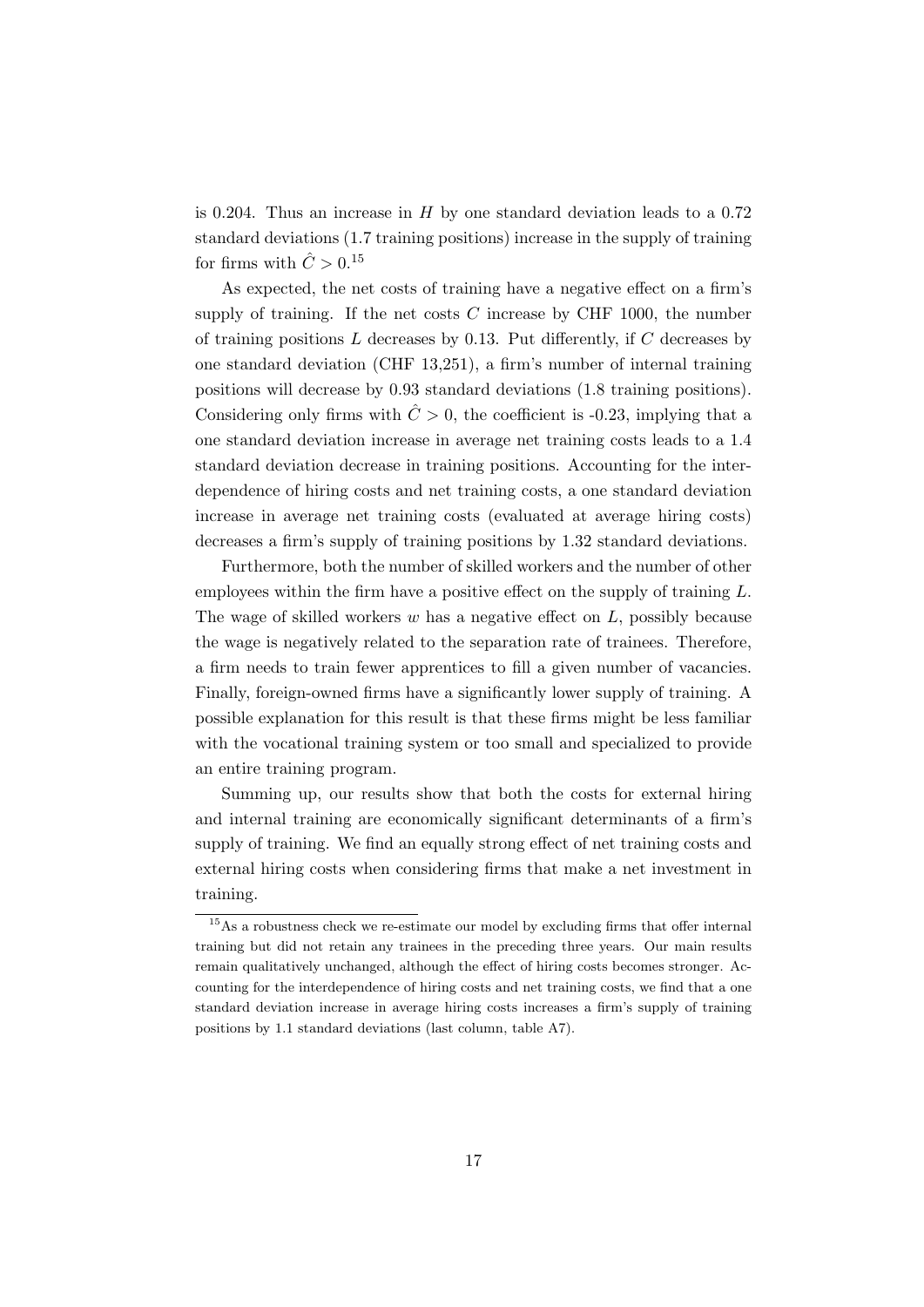# 6 Conclusions

Firm-sponsored training is an alternative hiring strategy, as opposed to hiring skilled workers solely from the external labor market. A profitmaximizing firm will offer internal training and subsequently retain some workers if the corresponding costs are lower than the costs of external hiring.

Using representative firm-level data that contains detailed measures of hiring and training costs, we find that a one standard deviation increase in average hiring costs is associated with a 0.7 standard deviation increase in training positions. Conversely, we find that a one standard deviation increase in average net training costs reduces a firm's supply of training by 1.3 standard deviations.

Our analysis contributes to the understanding of why firms are frequently willing to make substantial investments in general training. The results have important implications, as demographic change is expected to lead to a shortage of skilled workers in the Swiss and many other Western labor markets. As external hiring becomes increasingly expensive, our results suggest that firms will offer more internal training positions to satisfy their demand for skilled workers. However, demographic change will also reduce the number of school leavers and thus a firm's pool of potential trainees. Consequently, firms that are confronted with less suitable training candidates will have to invest more resources so that trainees still achieve the desired skill level. Our results show that net training costs will increase if the match quality decreases, which in turn has an adverse effect on a firm's supply of training. The challenge for policy makers is therefore to design training regulations so that firms can provide training cost-efficiently to ensure the young people's future skill formation in firm-based training programs.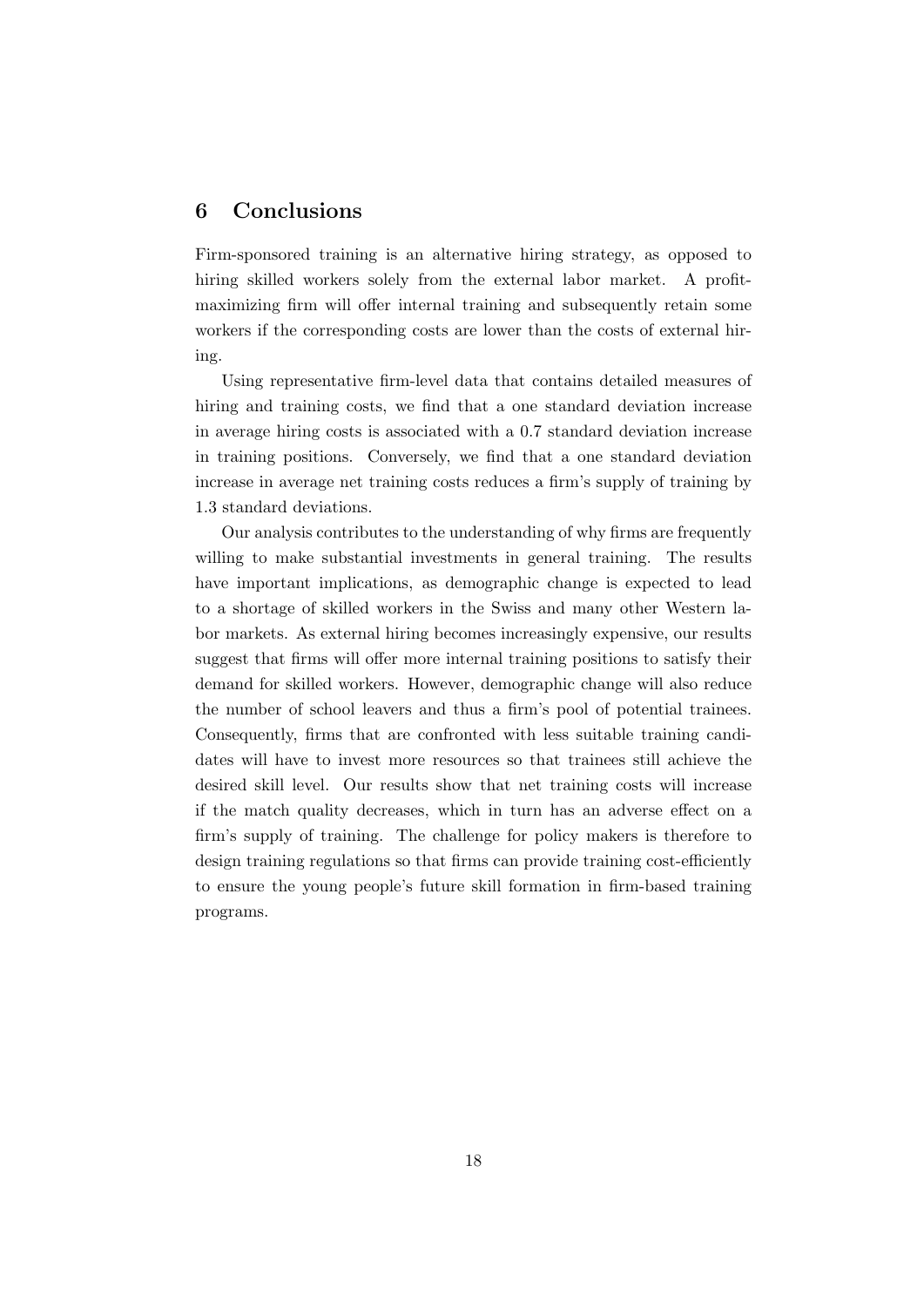## <span id="page-21-0"></span>References

- Abowd, John M. and Francis Kramarz (2003). The costs of hiring and separations. *Labour Economics 10* (5), 499–530.
- Amemiya, Takeshi (1985). *Advanced Econometrics*. Harvard University Press, Cambridge, Massachusetts.
- Barron, John M., John Bishop, and William C. Dunkelberg (1985). Employer Search: The Interviewing and Hiring of New Employees. *The Review of Economics and Statistics 67* (1), 43–52.
- Blatter, Marc, Samuel Muehlemann, and Samuel Schenker (2012). The costs of hiring skilled workers. *European Economic Review 56* (1), 20–35.
- Booth, Alison L. and Stephen E. Satchell (1994). Apprenticeships and Job Tenure. *Oxford Economic Papers 46* (4), 676–95.
- Cappelli, Peter (2004). Why Do Employers Pay for College? *Journal of Econometrics 121* (1-2), 213–41.
- Dube, Arindrajit, Eric Freeman, and Michael Reich (2010). Employee Replacement Costs. Institute for Research on Labor and Employment, Working Paper Series 1193228, Institute of Industrial Relations, UC Berkeley.
- Dustmann, Christian, Rob Euwals, and Arthur van Soest (1997). Wages in the First Job after Apprenticeship: Movers versus Stayers. *Mitteilungen aus der Arbeitsmarkt- und Berufsforschung 30* (3), 671–74.
- Ejarque, Joao Miguel and Oivind Anti Nilsen (2008). Identifying Adjustment Costs of Net and Gross Employment Changes. IZA Discussion Paper No. 3703.
- Euwals, Rob and Rainer Winkelmann (2002). Mobility after Apprenticeship– Evidence from Register Data. *Applied Economics Quarterly 48* (3-4), 256– 78.
- Hamermesh, Daniel S. and Gerard A. Pfann (1996). Adjustment Costs in Factor Demand. *Journal of Economic Literature 34* (3), 1264–1292.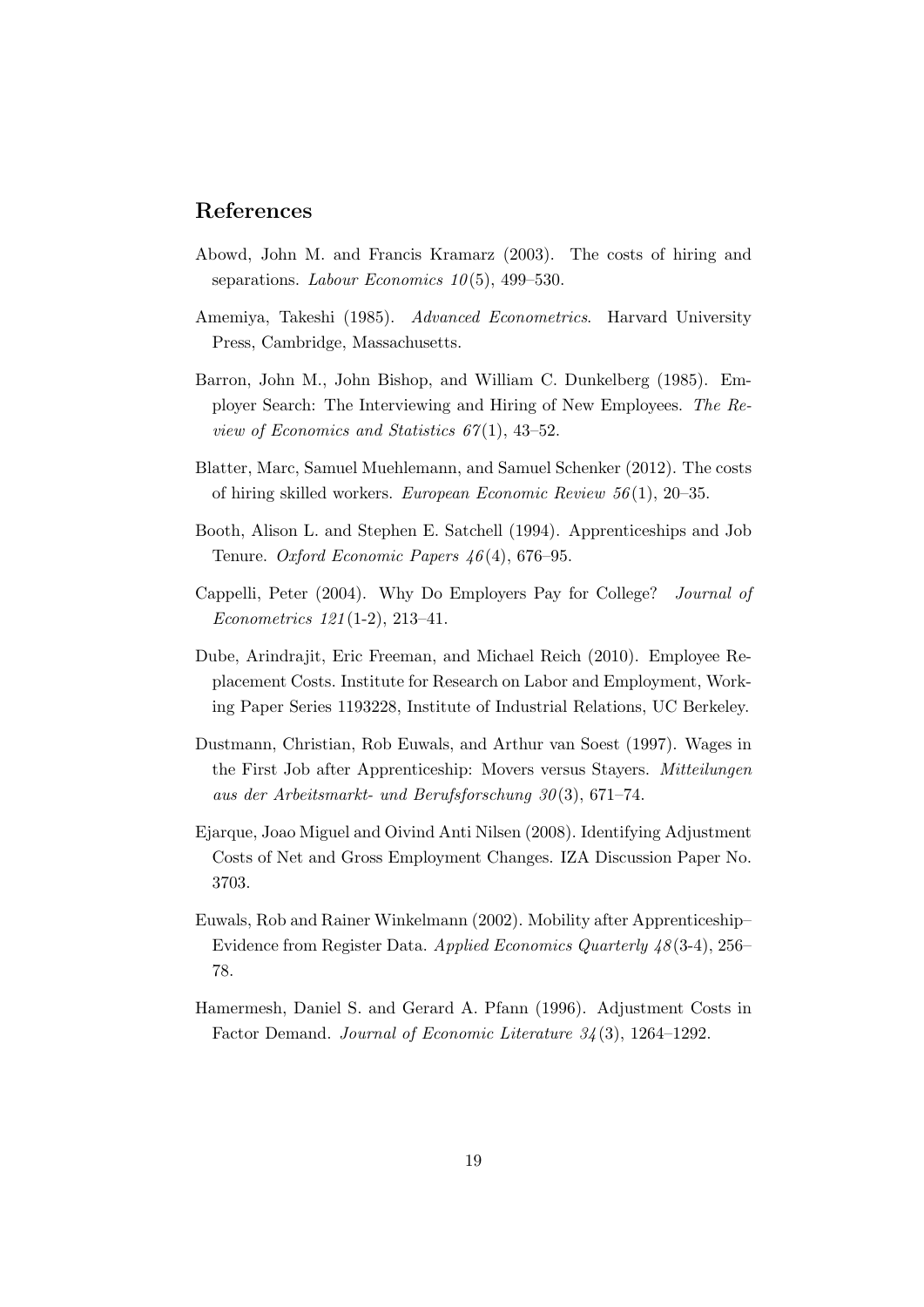- <span id="page-22-0"></span>Idson, Todd (1993). Employer Size and Labor Turnover. Columbia University Discussion Paper No. 673.
- Kramarz, Francis and Marie-Laure Michaud (2010). The shape of hiring and separation costs in France. *Labour Economics 17* (1), 27–37.
- Lindley, Robert M. (1975). The Demand for Apprentice Recruits by the Engineering Industry, 1951-71. *Scottish Journal of Political Economy 22* (1), 1–24.
- Manning, Alan (2006). A Generalised Model of Monopsony. *Economic Journal 116* (508), 84–100.
- Manning, Alan (2011). *Imperfect Competition in the Labor Market*, Volume 4 of *Handbook of Labor Economics*, Chapter 11, pp. 973–1041. Elsevier.
- Merrilees, William J. (1983). Alternative Models of Apprentice Recruitment: With Special Reference to the British Engineering Industry. *Applied Economics 15* (1), 1–21.
- Merz, Monika and Eran Yashiv (2007). Labor and the Market Value of the Firm. *American Economic Review 97* (4), 1419–1431.
- Muehlemann, Samuel, Harald Pfeifer, Günter Walden, Felix Wenzelmann, and Stefan C. Wolter (2010). The Financing of Apprenticeship Training in the Light of Labor Market Regulations. *Labour Economics 17* (5), 799– 809.
- Muehlemann, Samuel, Juerg Schweri, Rainer Winkelmann, and Stefan C. Wolter (2007). An Empirical Analysis of the Decision to Train Apprentices. *Labour 21* (3), 419–441.
- Muehlemann, Samuel and Stefan C. Wolter (2011). Firm-sponsored Training and Poaching Externalities in Regional Labor Markets. *Regional Science and Urban Economics 41* (6), 560–570.
- Oatey, Michael (1970). The economics of training with respect to the firm. *British Journal of Industrial Relations 8* (1), 1–21.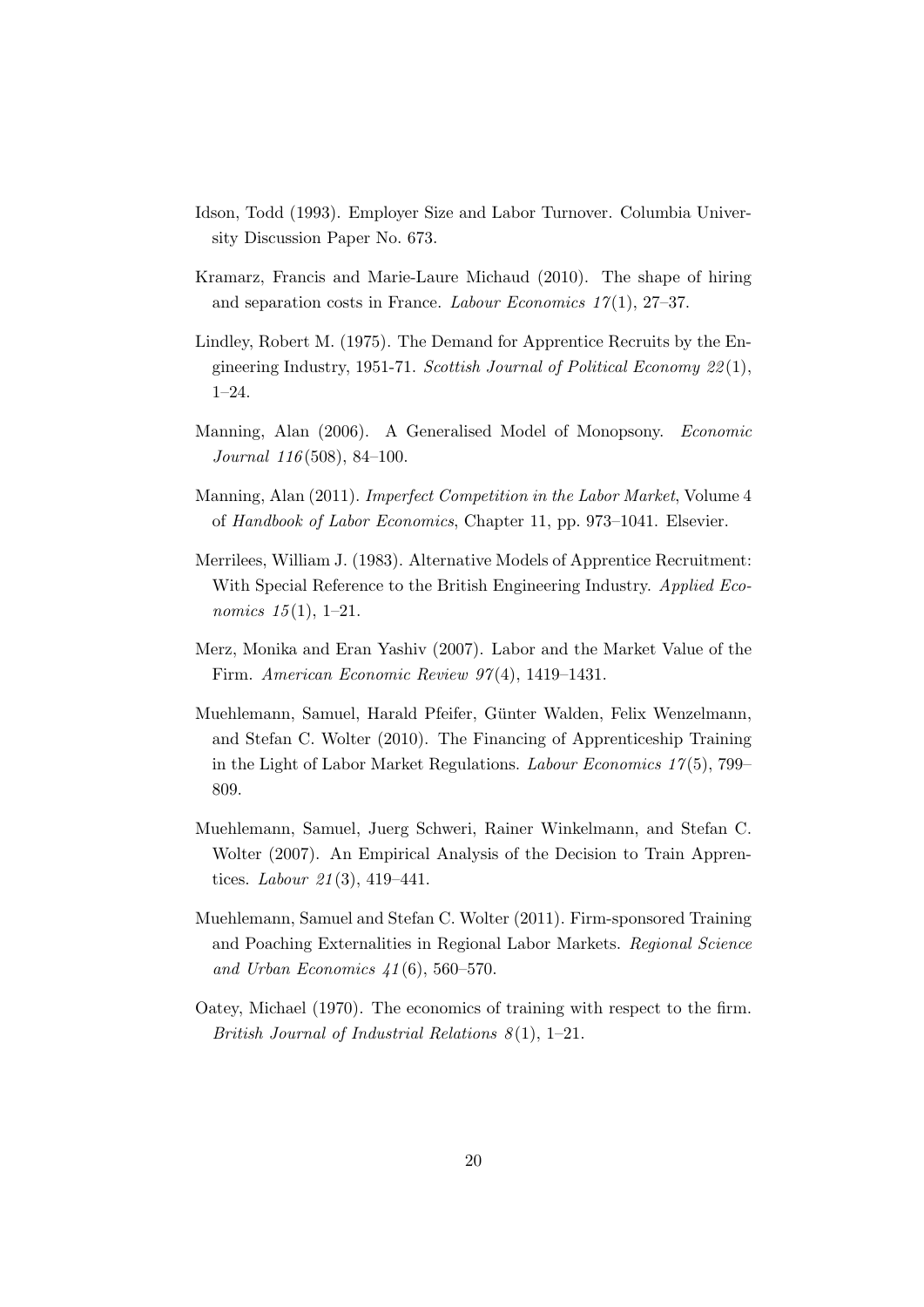<span id="page-23-0"></span>OECD (2009). Education at a Glance 2009. OECD.

- Oi, Walter Y. (1962). Labor as a Quasi-Fixed Factor. *Journal of Political Economy 70*, 538.
- Pfann, Gerard A. and Bart Verspagen (1989). The structure of adjustment costs for labour in the Dutch manufacturing sector. *Economics Letters 29* (4), 365–371.
- Stevens, Margaret (1994). An Investment Model for the Supply of Training by Employers. *Economic Journal 104* (424), 556–70.
- Vella, Francis (1992). Simple Tests for Sample Selection Bias in Censored and Discrete Choice Models. *Journal of Applied Econometrics 7* (4), 413– 21.
- Winkelmann, Rainer (1996). Employment Prospects and Skill Acquisition of Apprenticeship-Trained Workers in Germany. *Industrial and Labor Relations Review 49* (4), 658–72.
- Wolter, Stefan C. and Paul Ryan (2011). Apprenticeship. In Eric A.Hanushek, Stephen Machin, and LudgerWoessmann (Eds.), *Handbook of the Economics of Education*, Volume 3, Chapter 11, pp. 521–576. The Netherlands: North-Holland.
- Wooldridge, Jeffrey M. (2002). *Econometric analysis of cross section and panel data*. MIT Press.
- Yashiv, Eran (2000). Hiring as Investment Behavior. *Review of Economic Dynamics 3* (3), 486–522.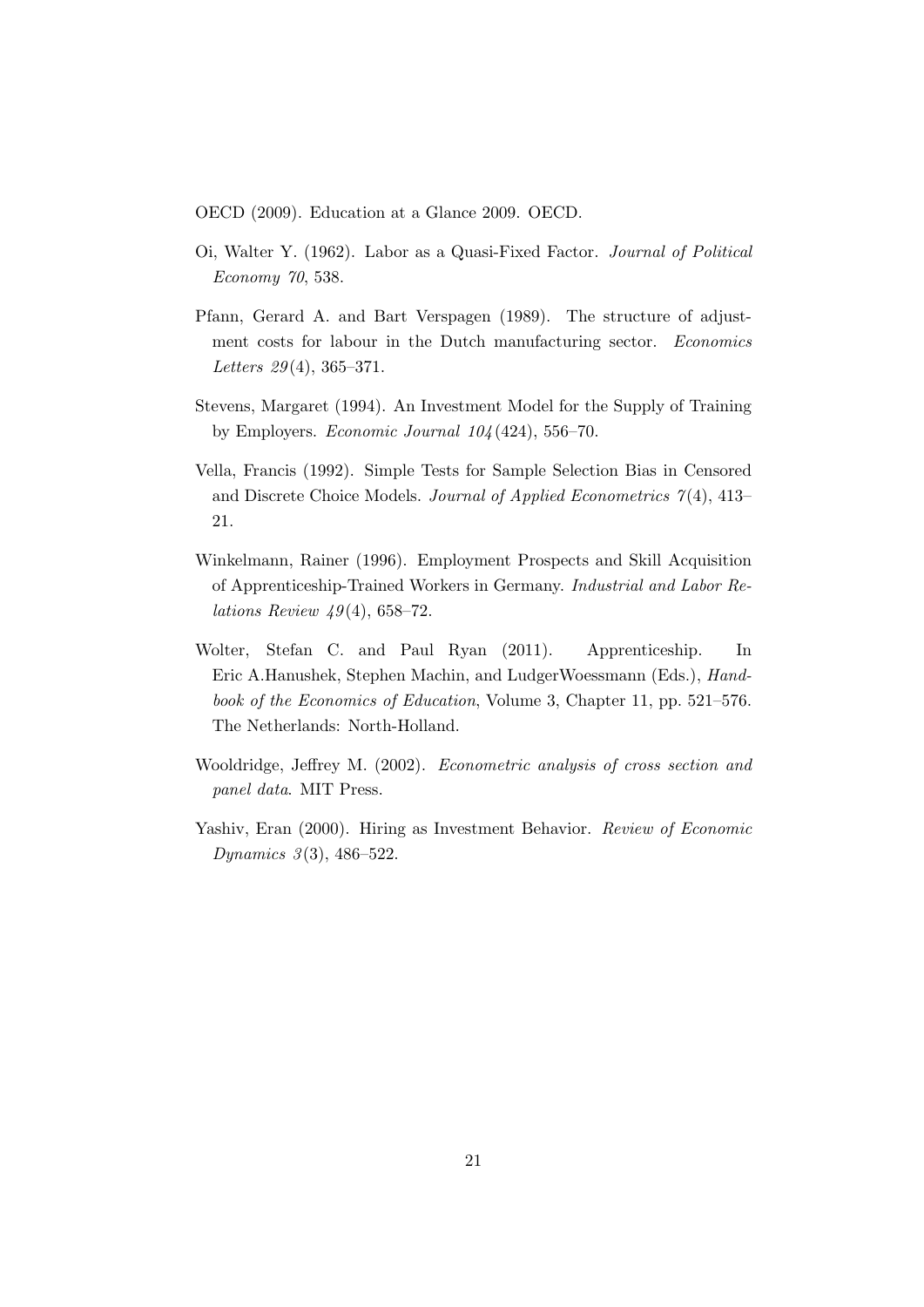# A Tables

|                                  | Table Al: Hiring and training costs |                                       |             |             |
|----------------------------------|-------------------------------------|---------------------------------------|-------------|-------------|
|                                  |                                     | External hiring<br>No external hiring |             |             |
|                                  | Training                            | No training                           | Training    | No training |
| Hiring costs $H$                 | 11,888.160                          | 14,286.190                            |             |             |
|                                  | (11,906.010)                        | (14,561.400)                          |             |             |
| Number of recruits $R$           | 3.511                               | 2.557                                 |             |             |
|                                  | (4.369)                             | (2.919)                               |             |             |
| Separation rate $\delta$         | 10.173                              | 14.680                                |             |             |
|                                  | (16.629)                            | (19.907)                              |             |             |
| Net training costs $C$           | $-7304.728$                         |                                       | $-9958.906$ |             |
|                                  | (34,908.28)                         |                                       | (33, 170)   |             |
| Number of trainees $L$           | 2.584                               |                                       | 1.883       |             |
|                                  | (3.205)                             |                                       | (1.864)     |             |
| Number of trainees retained      | 0.991                               |                                       | 0.518       |             |
|                                  | (4.078)                             |                                       | (1.386)     |             |
| Trainee separation rate $\gamma$ | 68.33                               |                                       | 74.0542     |             |
|                                  | (32.8435)                           |                                       | 32.0286     |             |
| Number of skilled workers $N_s$  | 11.235                              | 4.1910                                | 4.4994      | 2.3643      |
|                                  | (29.6258)                           | (6.6944)                              | (9.7787)    | (2.7852)    |
| Number of other workers $N_o$    | 26.03                               | 8.674                                 | 10.82       | 4.484       |
|                                  | (115.4)                             | (37.62)                               | (59.41)     | (15.04)     |
| Monthly skilled worker pay $w$   | 6340.3                              | 6459.6                                | 6256.3      | 6229.0      |
|                                  | (1417.5)                            | (1460.8)                              | (1281.0)    | (514.6)     |
| Observations                     | 2381                                | 1671                                  | 1263        | 1424        |

Table A1: Hiring and training costs

Standard deviation in parentheses.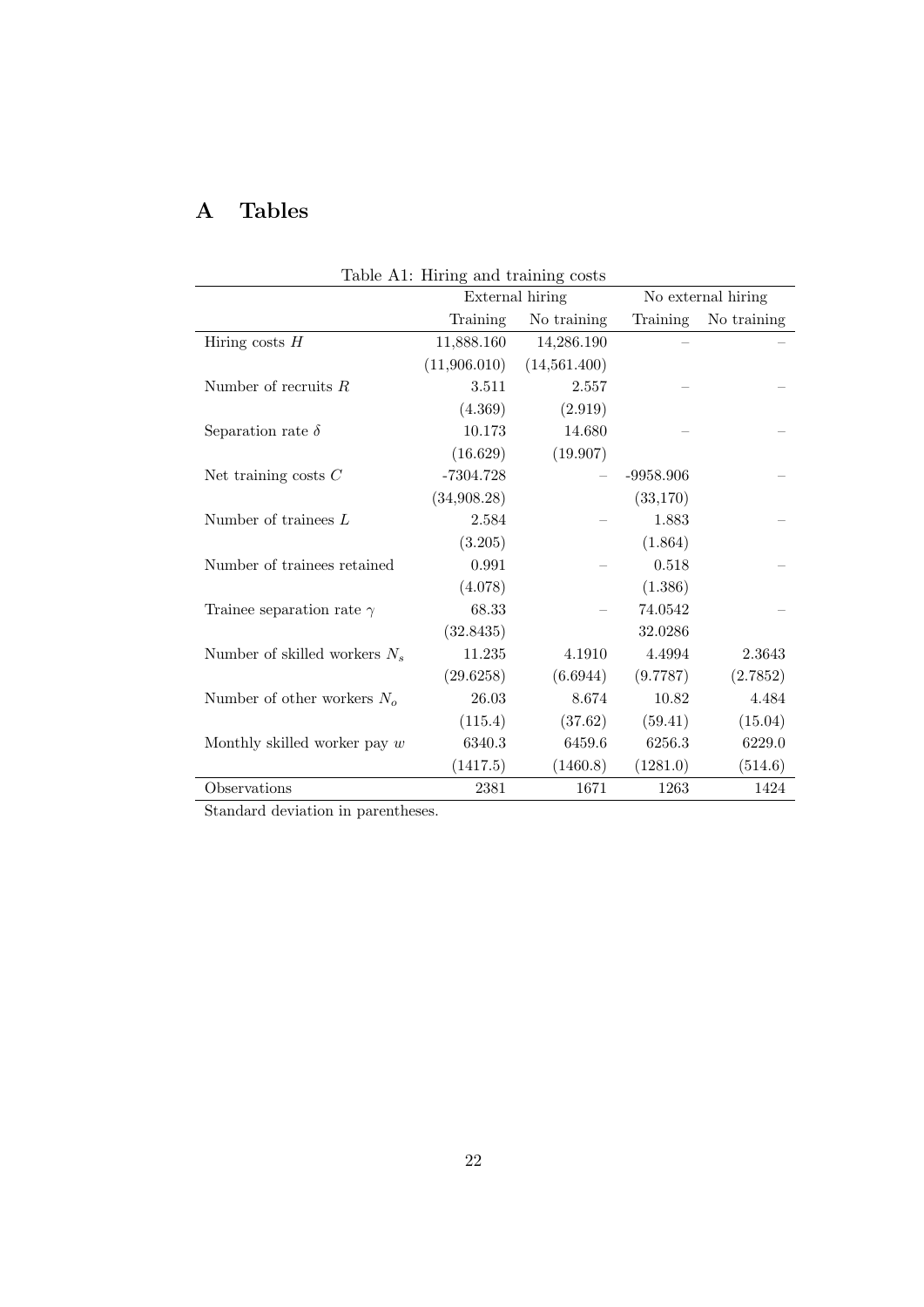<span id="page-25-0"></span>

| Lable AZ: Descributve Statistics                                            |                        |                 |                          |               |      |
|-----------------------------------------------------------------------------|------------------------|-----------------|--------------------------|---------------|------|
| Variable                                                                    | Mean                   |                 | Std.Err. Minimum Maximum |               | Obs. |
| CHF)<br>Costs for job postings $v$ (in                                      | 1103                   | 1889            |                          | 50000         | 4052 |
| Costs for interview per applicant $c_a$ (in CHF)                            | 395                    | 495             |                          | 8844          | 4052 |
| Number of interviewed applicants J per vacancy                              | r                      |                 |                          | $\mathcal{S}$ | 4052 |
| Personnel costs for interviews $J * c_a$                                    | 2009                   | 3877            |                          | 83586         | 4052 |
| Costs for external advisors/headhunters $e$ (in CHF)                        | 414                    | 1881            |                          | 30000         | 4052 |
| Recruitment costs $r = v + J * c_a + e$ (in CHF)                            | 3878                   | 5894            |                          | 116117        | 4052 |
| Duration of adaption period in days $d_a$                                   | 80                     | $\odot$         |                          | 756           | 4052 |
| Average decline in productivity $(1 - p)$ during adaption period (in $\%$ ) | $^{29}$                | $\overline{14}$ |                          | $\infty$      | 4052 |
| Daily wage w of a skilled worker with vocational degree (in CHF)            | 349                    | 62              | 125                      | 784           | 4052 |
| Duration of training courses in days $d_t$                                  | $\mathbf{\mathcal{C}}$ |                 |                          | $\odot$       | 4052 |
| Direct training costs $c_t$ (in CHF)                                        | 550                    | 1805            |                          | 60000         | 4052 |
| Adaption costs $a = d_a * (1 - p)w + d_t * w + c_t$ (in CHF)                | 9688                   | 11005           |                          | 147779        | 4052 |
| $+ a t$ o fill a vacancy (in CHF)<br>Average hiring costs $H = r$           | 13570                  | 13862           | 320                      | 170575        | 4052 |
|                                                                             |                        |                 |                          |               |      |

Table A2: Descriptive statistics Table A2: Descriptive statistics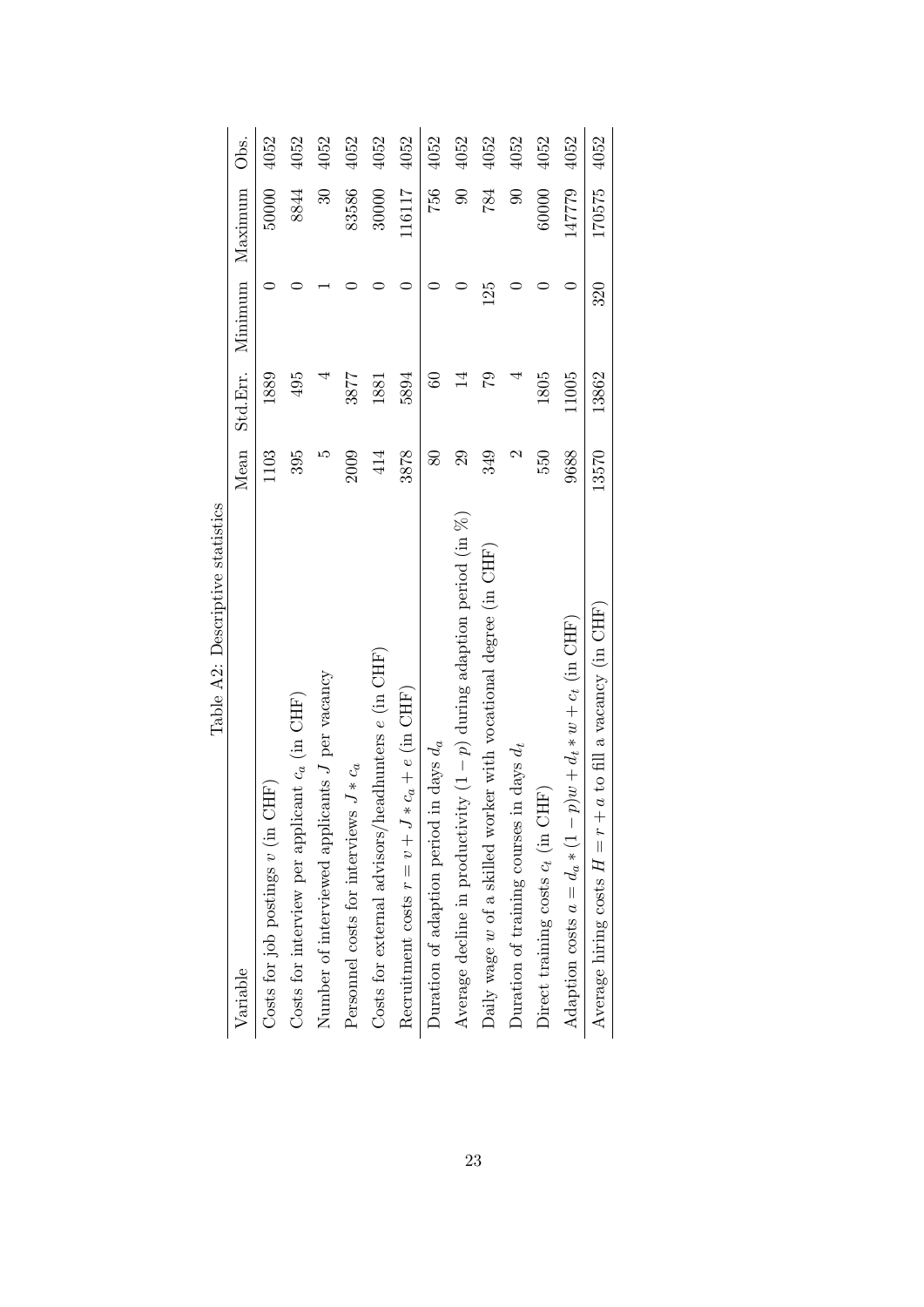<span id="page-26-0"></span>

| Table A5: Summary statistics by miring and training decision |           |                 |           |                    |           |
|--------------------------------------------------------------|-----------|-----------------|-----------|--------------------|-----------|
|                                                              |           | External hiring |           | No external hiring |           |
|                                                              | Training  | No training     | Training  | No training        |           |
| Construction sector                                          | 0.172     | 0.0999          | 0.165     | 0.115              | 0.125     |
|                                                              | (0.377)   | (0.300)         | (0.371)   | (0.319)            | (0.331)   |
| Industry sector                                              | 0.162     | 0.118           | 0.162     | 0.117              | 0.130     |
|                                                              | (0.368)   | (0.322)         | (0.369)   | (0.322)            | (0.337)   |
| Foreign-owned firm                                           | 0.0762    | 0.148           | 0.0346    | 0.114              | 0.111     |
|                                                              | (0.265)   | (0.356)         | (0.183)   | (0.317)            | (0.314)   |
| Aggregate cantonal (i.e., state) income                      | 48072.4   | 49638.7         | 46613.2   | 48434.4            | 48593.1   |
|                                                              | (9964.6)  | (10554.6)       | (8898.6)  | (10594.4)          | (10322.7) |
| Population share of 15-19-year-olds                          | 0.0578    | 0.0568          | 0.0582    | 0.0573             | 0.0573    |
|                                                              | (0.00525) | (0.00504)       | (0.00549) | (0.00499)          | (0.00514) |
| Lagged share of youth in grammar school                      | 0.163     | 0.187           | 0.170     | 0.167              | 0.174     |
|                                                              | (0.0644)  | (0.0796)        | (0.0675)  | (0.0693)           | (0.0730)  |
| Population share of potential trainees (in $\%$ )            | 0.0485    | 0.0463          | 0.0485    | 0.0479             | 0.0475    |
|                                                              | (0.00689) | (0.00717)       | (0.00714) | (0.00690)          | (0.00709) |
| Difficulties in finding skilled workers                      | 0.493     | 0.358           | 0.305     | 0.188              | 0.315     |
|                                                              | (0.500)   | (0.480)         | (0.461)   | (0.391)            | (0.465)   |
| Observations                                                 | 2381      | 1671            | 1263      | 1424               | 6739      |

Table A3: Summary statistics by hiring and training decision

Note: Mean of each variable with standard deviation in parentheses.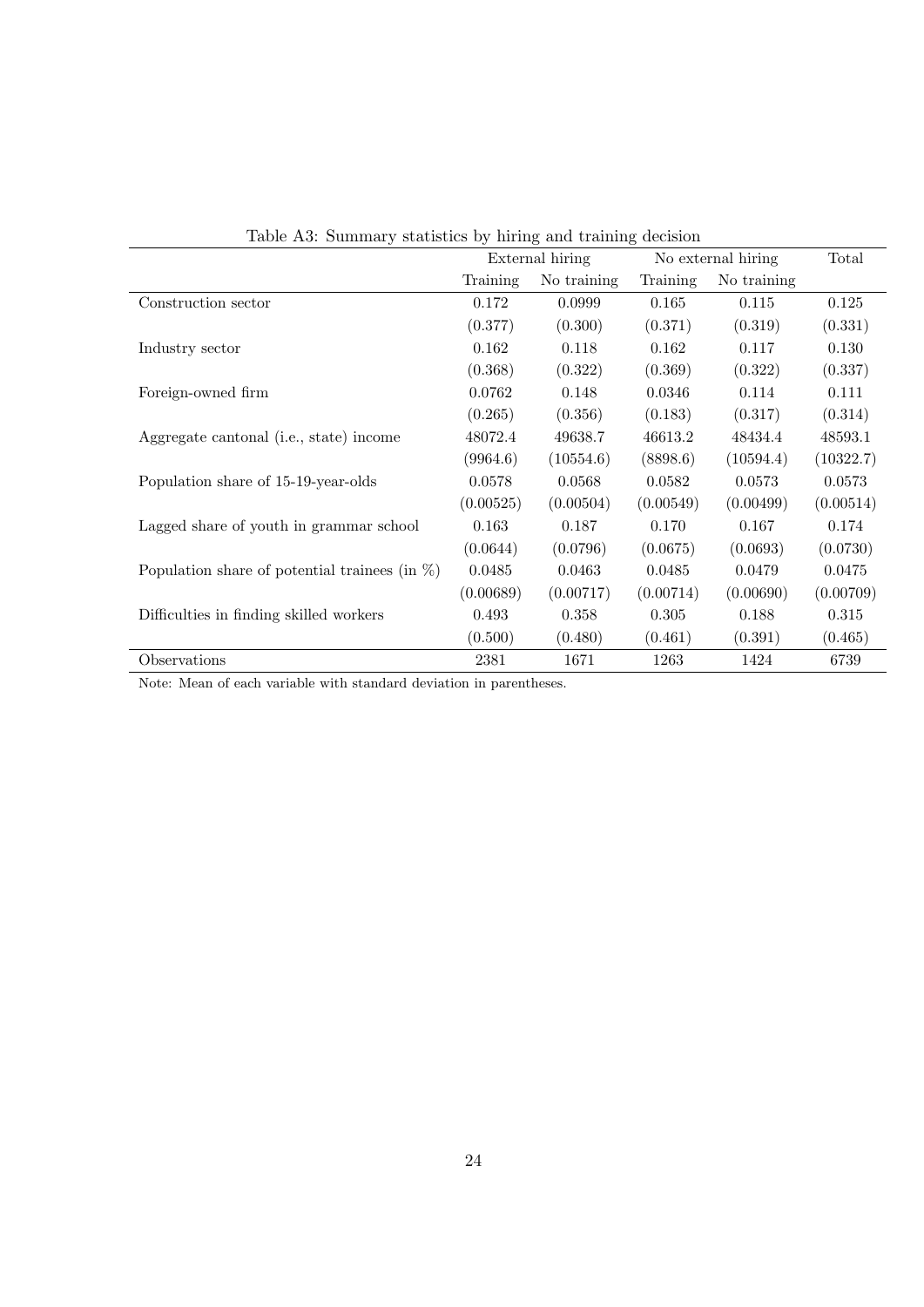<span id="page-27-0"></span>

| Dependent variable:                      | Supply of training positions $L$ |                     |  |
|------------------------------------------|----------------------------------|---------------------|--|
|                                          |                                  |                     |  |
|                                          | Full sample                      | Firms with internal |  |
|                                          |                                  | or external hiring  |  |
| Skilled workers $N_s$                    | 0.0578                           | 0.0533              |  |
|                                          | (0.0094)                         | (0.0091)            |  |
| Other workers $N_o$                      | 0.0082                           | 0.0082              |  |
|                                          | (0.0015)                         | (0.0016)            |  |
| Wage of skilled workers $w$              | $-0.0001$                        | $-0.0001$           |  |
|                                          | (0.0001)                         | (0.0001)            |  |
| New hires (internal $+$ external)        | 0.1289                           | 0.1262              |  |
|                                          | (0.0461)                         | (0.0450)            |  |
| Foreign firm ownership                   | $-1.7814$                        | $-1.7990$           |  |
|                                          | (0.2179)                         | (0.2799)            |  |
| Aggregate cantonal income (in 1'000 CHF) | $-0.0254$                        | $-0.0286$           |  |
|                                          | (0.00254)                        | (0.00875)           |  |
| Industry controls                        | Yes                              | Yes                 |  |
| Job controls                             | Yes                              | Yes                 |  |
| Constant                                 | $-1.0925$                        | $-0.8662$           |  |
|                                          | (0.4487)                         | (0.5558)            |  |
| Log pseudolikelihood                     | $-432778.13$                     | $-292386.89$        |  |
| Observations                             | 6739                             | 4486                |  |

#### Table A4: Reduced form Tobit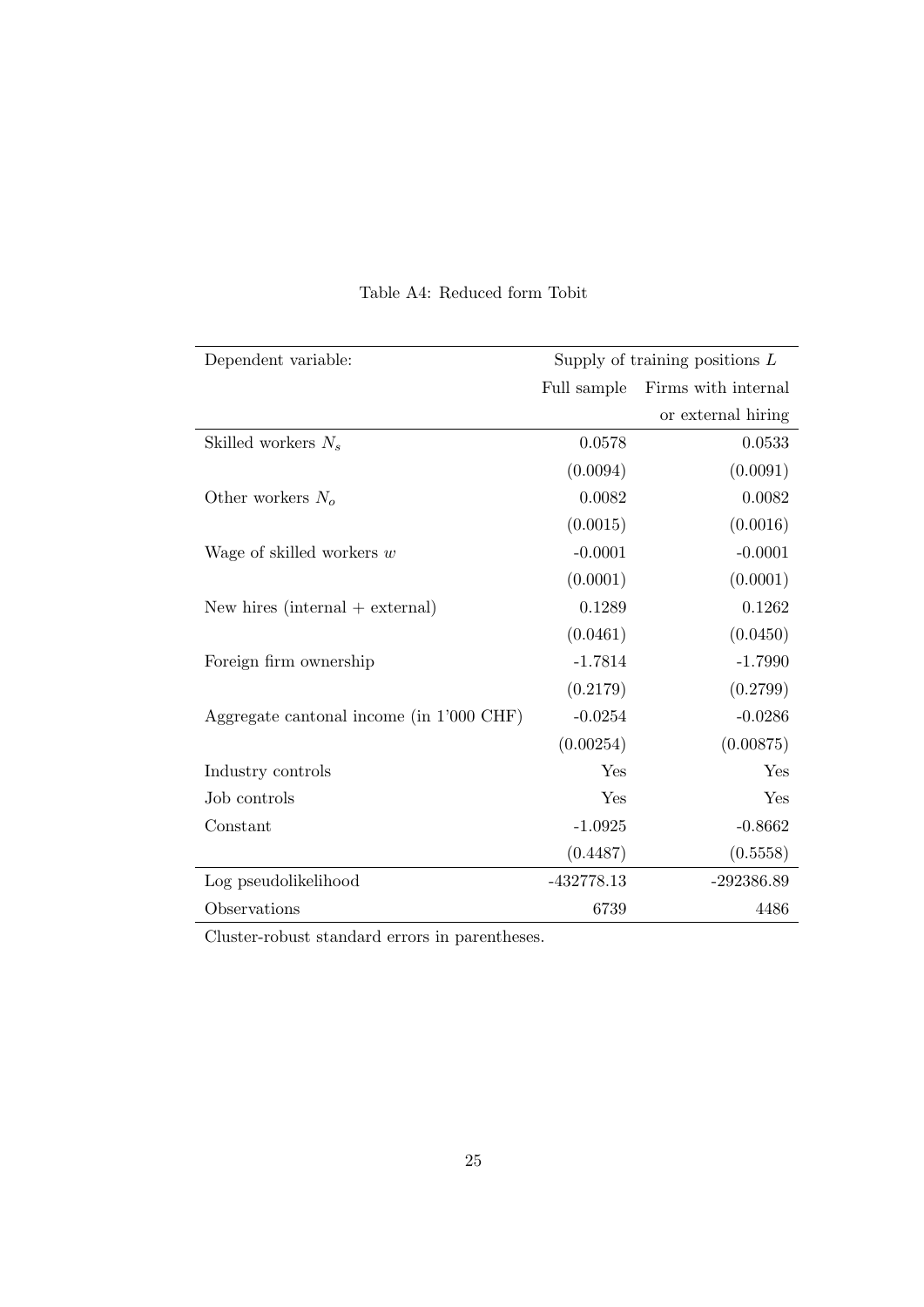<span id="page-28-0"></span>

| Dependent variable:                      | In Hiring costs $H$ |
|------------------------------------------|---------------------|
|                                          |                     |
| ln(Number of hires R)                    | 0.1856              |
|                                          | (0.0729)            |
| $ln(Skilled workers N_s)$                | $-0.0021$           |
|                                          | (0.0530)            |
| $ln(Other)$ workers $N_o)$               | 0.0209              |
|                                          | (0.0067)            |
| ln(Wage of skilled workers w)            | 1.4692              |
|                                          | (0.1214)            |
| Foreign firm ownership                   | 0.0211              |
|                                          | (0.0783)            |
| Aggregate cantonal income (in 1'000 CHF) | 0.0042              |
|                                          | (0.0024)            |
| Difficulties to find skilled workers     | 0.2040              |
|                                          | (0.0558)            |
| Generalized residual                     | 0.0091              |
|                                          | (0.0329)            |
| Industry controls                        | Yes                 |
| Job controls                             | Yes                 |
| Constant                                 | $-4.0717$           |
|                                          | (1.1153)            |
| $R^2$                                    | 0.290               |
| Observations                             | 1671                |

Table A5: Hiring cost regression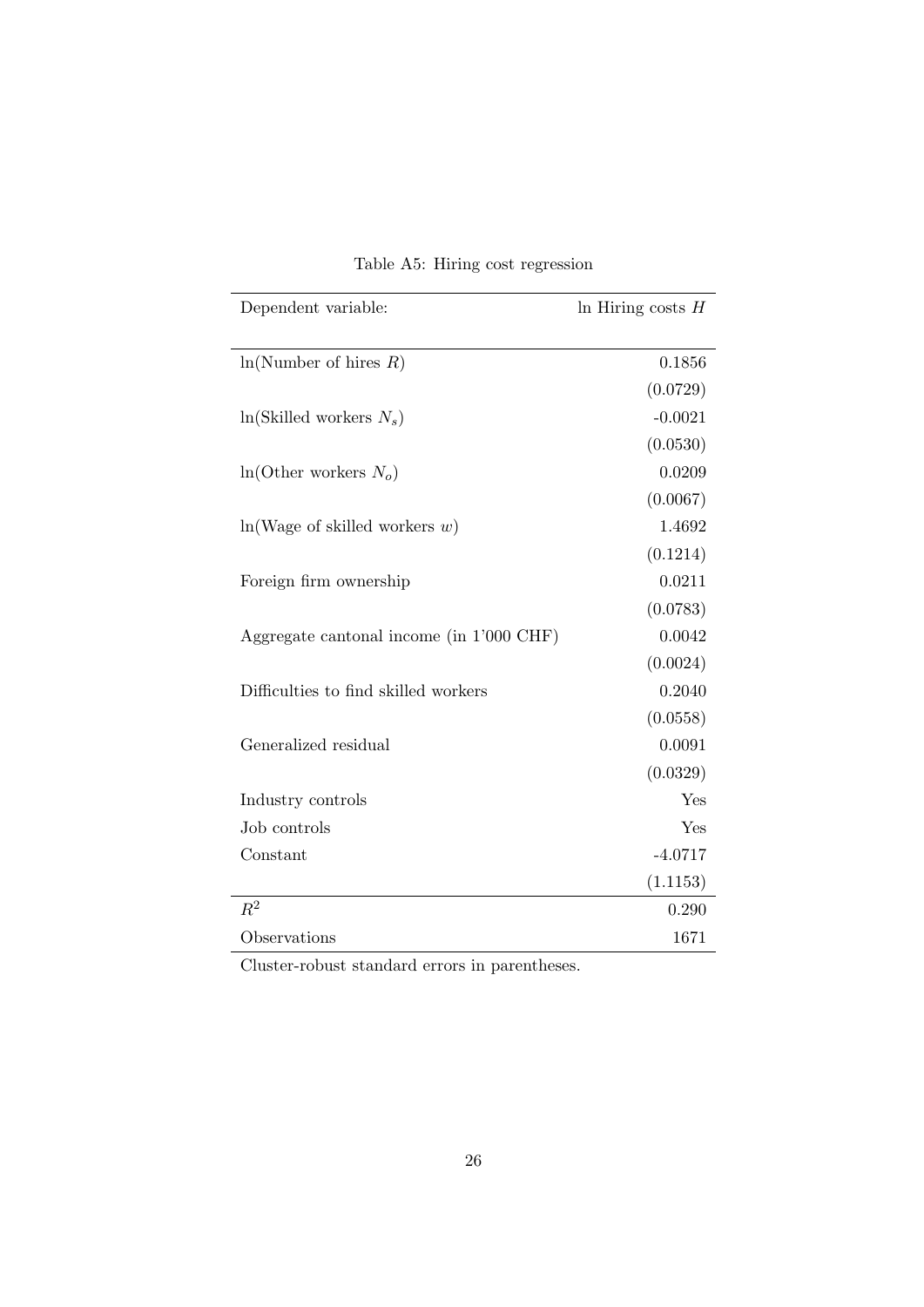<span id="page-29-0"></span>

| Dependent variable:                               | Net training costs $C$ |
|---------------------------------------------------|------------------------|
| Number of trainees $L$                            | $-181.5957$            |
|                                                   | (67.7274)              |
| Skilled workers $N_s$                             | 18.0259                |
|                                                   | (21.5736)              |
| Number of other workers $N_o$                     | 10.5812                |
|                                                   | (4.7449)               |
| Wage of skilled workers $w$                       | $-1.8450$              |
|                                                   | (1.0646)               |
| Foreign firm ownership                            | $-264.1512$            |
|                                                   | (3605.03)              |
| Aggregate cantonal income (in 1'000 CHF)          | 133.7377               |
|                                                   | (83.1494)              |
| Population share of potential trainees (in $\%$ ) | $-4355.1560$           |
|                                                   | (1403.5560)            |
| Generalized residual                              | -709.9584              |
|                                                   | (322.3683)             |
| Industry controls                                 | Yes                    |
| Job controls                                      | Yes                    |
| Constant                                          | 18,963.62              |
|                                                   | (10114.16)             |
| $R^2$                                             | 0.1332                 |
| Observations                                      | 2381                   |

# Table A6: Net cost regression